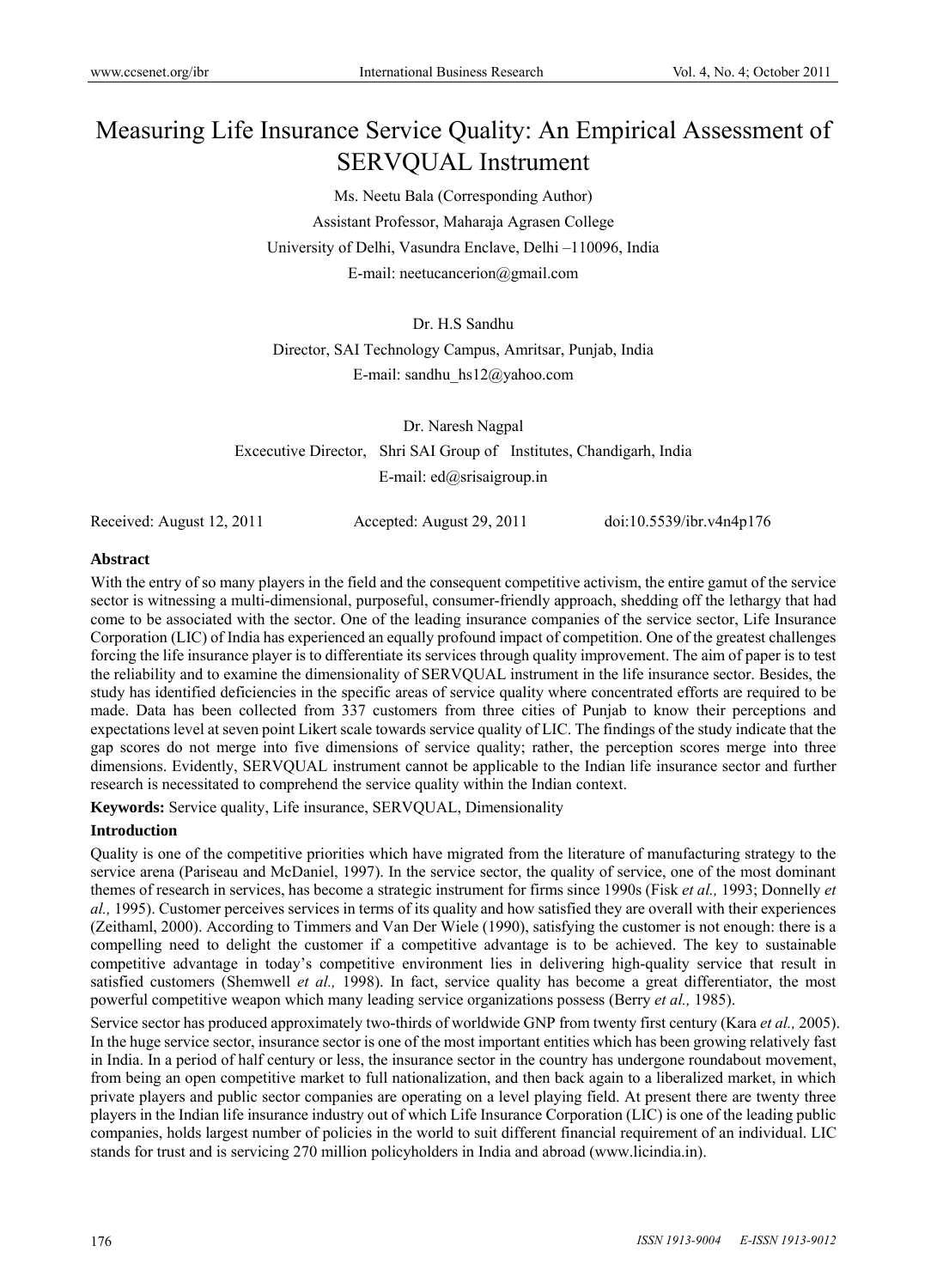With a greater choice and an increasing awareness, there is a continuous increase in the customers' expectations and they demand better quality service. As a result, LIC and private players are competing with each other in each and every aspect of their functioning i.e. from product designing to the settlement of claims and ensuring benefits to the Indian customers. Sherden (1987) laments that high quality service (defined as exceeding "customers' expectations") is rare in the life insurance industry but increasingly demanded by customers. According to Siddiqui *et al.* (2010) in the life insurance sector, most of the companies have equivalent offerings and establishing better service quality may be the only way of differentiating itself from the others. Such differentiation can yield a higher proportion of consumers' choices, and hence mean the difference between financial success and failure.

In spite of the growing importance of service quality (Qualls and Rosa, 1995), it remains an abstract and elusive construct that is difficult to define and measure (Carman, 1990; Crosby, 1979; Gravin, 1983; Parasuraman *et al.,* 1985, 1988; Rathmell, 1966). In the empirical literature, there are many alternative service quality models and instruments developed for measuring service quality. SERVQUAL instrument developed by Parasuraman *et al.* (1988) is one of the most pre-eminent and widely used instruments for measuring the service quality as perceived by the customers. Numerous scholars (Ovretveit, 1993; Yang, 2003; Sinclair and Zairi, 1995; Silvestro *et al*., 1990) have emphasized the importance of service quality measurement, as it judges not only the external perceptions but also the real effectiveness of an organization operation. As a matter of fact, the invaluability of service quality as a marketing force in the ever-growing competition in the life insurance sector can never be overemphasized. Although, service quality is found rich in empirical studies on different service sectors hardly any study has yet been conducted to assess the dimensionality of SERVQUAL instrument in the life insurance sector from the Indian context. Hence, to make up for this lack, the present study is conducted to test the reliability and to examine the dimensionality of SERVQUAL instrument in order to better approach this instrument to measure service quality of LIC of India. Furthermore, using data from customers, specific areas have been identified in which quality improvement is an essential requisite. Consequently, quality improvement strategies have been recommended for LIC to improve its services productively.

# **2. Literature Review**

Parasuraman *et al.* (1985) revealed ten dimensions viz., tangibles, reliability, responsiveness, competence, courtesy, credibility, security, communication, understanding, and access in the original model of service quality. But in the subsequent study of Parasuraman *et al. (*1988), these ten dimensions were condensed into five viz., tangibles, reliability, responsiveness, assurance, and empathy. This led to the development of a 22-item SERVQUAL scale for measuring service quality. According to the SERVQUAL scale, service quality can be measured by identifying the gaps between customers' expectations of the service to be rendered and their perceptions of the actual performance of the service. It is the most frequently used model to measure service quality (Mattson, 1994) and made to be used by services organizations or industries to improve service quality (Parasuraman *et al.,* 1988). Obviously, the SERVQUAL instrument has been used to measure service quality in various service industries which included health sector (Babakus and Boller, 1992; Carman, 1990; Bowers *et al.,* 1994; Headley and Miller, 1993; Lam, 1997; Kilbourne *et al.,* 2004); retailing (Teas, 1993; Finn and Lamb, 1991; Tsai and Huang, 2002; Naik *et al.,* 2010); banking (Lam, 2002; Zhou *et al.,* 2002); hospitality (Mey *et al.,* 2006; Spreng and Singh, 1993); sports (Kouthouris and Alexandris, 2005); telecommunications (Van Der Wal *et al.,* 2002); and information system (Jiang *et al.,* 2002; Carr, 2002). In addition, there have been several contextual studies (Stafford *et al.,* 1998; Leste and Vittorio, 1997; Westbrook and Peterson, 1998; Mehta *et al.,* 2002; Evangelos *et al.*, 2004; Goswami, 2007; Gayathri *et al.,* 2005; Siddiqui *et al.,* 2010) regarding the insurance industry.

Additionally, a review of the relevant literature also reveals that the principal focus of service quality research has been twofold: First, the identification of service quality dimensions being of primary interest to researchers (Parasuraman *et al.,* 1985,1988, 1991b); and second, the development of measurement instruments of service quality being the focus of subsequent research efforts (Parasuraman *et al.,* 1988, 1991a, 1993; Cronin and Taylor, 1992, 1994; Asubonteng *et al.,* 1996, Buttle, 1996). Numerous researchers have confirmed the applicability of five dimension model in different sectors in different countries (e.g. Gabbie and Neill, 1996; Bojanić and Rosen, 1994; Mehta and Durvasula, 1998; Lam and Zhang, 1999); however in some studies the five dimension model was not confirmed (e.g. Carman, 1990; Babakus and Boller, 1992; Brown *et al.,* 1993; Ryan and Cliff, 1996; Zhao *et al.,* 2002; Wang *et al.,* 2004; Jain and Gupta, 2004; Evangelos *et al.*, 2004). In the various other significant studies, the SERVQUAL scale has been presented in different dimensions – single-dimensional (Babakus *et al.*, 1993; Lam, 1997), two-dimensional (Babakus and Boller, 1992; Nadiri and Hussain, 2005; Karatepe and Avci, 2002; Ekinci *et al.,* 2003; Evangelos *et al.*, 2004), three-dimensional (Mei *et al.,* 1999), four-dimensional (Gagliano and Hathcote, 1994; Kilbourne *et al.,* 2004), six-dimensional (Headley and Miller, 1993), seven-dimensional (Freeman and Dart, 1993), nine-dimensional (Carman, 1990), and nineteen-dimensional (Robinson and Pidd, 1998) construct**.** Besides, a number of researchers in different contexts have reported different dimensions for expectations, perceptions, and gap scores (Arasli *et al.,* 2005; Zhao *et al.,* 2002; Parikh, 2006). In summing up, Babakus and Boller (1992) commented that "the domain of service quality may be factorially complex in some industries and very simple and uni-dimensional in others". In effect, authors claim that the number of service quality dimensions is dependent on the particular service being offered.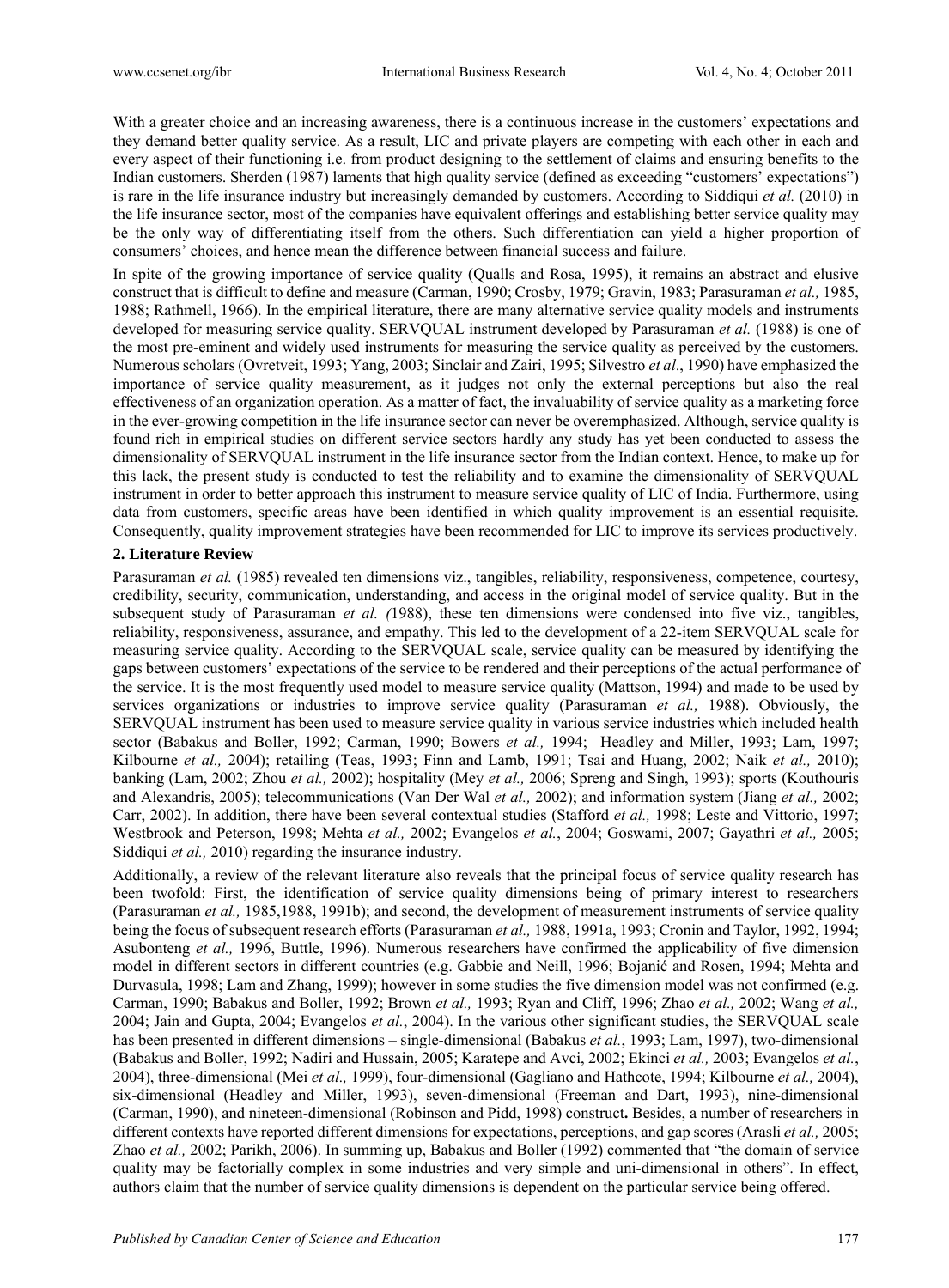Dotchin and Oakland (1994) states that dimensionality of SERVQUAL depends on the context in which it is applied and cannot be generalized in all and any service industry. Similarly, Brown *et al.* (1993) suggested that SERVQUAL has to be modified and adapt-based on the industry, the business and the location. Ozer (1999) recommends the development of industry-specific quality measurements for a better fit to the nature of the industry. As a result, numerous studies in different service sectors have sought to develop industry-specific service-quality scales. For example, several scales have been replicated, adapted and developed to measure services by taking SERVQUAL as a base, viz., SERVPERF (Cronin and Taylor, 1992, 1994) for hotels, clubs and travel agencies; DINESERV (Stevens *et al.,* 1995) for food and beverage establishments; LODGSERV (Knutson *et al.,* 1990) for hotels; SERVPERVAL (Petrick, 2002) for airlines; SITEQUAL (Yoo and Donthu, 2001) for Internet shopping; E-S-QUAL (Parasuraman *et al.,* 2005) for electronic services; SELEB (Toncar *et al.,* 2006) for educational services; HISTOQUAL (Frochot and Hughes, 2000) for historic houses; LibQUAL (Cook *et al.,* 2002) for library ; and ECOSERV (Khan, 2003) for ecotourism.

Since SERVQUAL was developed in a Western country, it has been suggested that researchers should be sensitive to cultural differences in examining the dimensionality of service quality in other countries (Kettinger *et al.,* 1994). In an examination of cross-cultural differences between North American and Latin American consumers, Espinoza (1999) found that the relative importance of service quality dimensions was different between the two groups. Moreover, the SERVQUAL instrument has been criticized for its lack of applicability in service industries in developing countries (Jain and Gupta, 2004) and its inconsistent perception and expectation scores in cross-cultural studies (Zhao *et al.,* 2002). Furrer *et al.* (2000) claims that customers from different cultures perceive service quality differently. Voss *et al.* (2004) partly support this claim; they found that UK and USA customers have different reactions to poor service.

The review of literature reveals that SERVQUAL, designed to be a generic instrument applicable across a broad spectrum of services, has been extensively used, replicated, and found inadequate in many cases, however has not been perspectively applied in the Indian life insurance sector. As a consequence, it was decided to use the SERVQUAL instrument to measure the level of services provided by LIC and to find out its suitability in the Indian life insurance sector.

#### **3. Research Methodology**

The study was conducted on LIC customers located in the major cities, namely, Amritsar, Jalandhar, and Ludhiana of Punjab, a progressive state of India. For choosing the sample, non-probabilistic convenience sampling technique was used. A sample of 450 customers was taken up who were approached personally at their work places. Out of the total, 337 responses (75 percent) were found to be valid and used for the purpose of analysis.

SERVQUAL – 22 item scales as proposed by Parasuraman *et al.* (1988) has been employed for collecting data regarding the customers' perceptions and expectations of various service attributes. The discrepancy between perception and expectation (termed the P-E or gap) is a measure of service quality. Questionnaire consists of two scales, titled perceptions and expectations. The perceptions scale is a set of 22 items encompassing the five dimensions that describe what the customers actually think of the service. The expectations scale is a set of 22 matching items that describe what customers expect from an excellent company. Respondents were asked to indicate their perceptions and expectations level for each of the 22 items in the questionnaire using a seven-point Likert scale (ranging from 1 indicating 'very strongly disagree' to 7 indicating 'very strongly agree'). The instrument was pre-tested on 150 customers from Amritsar city. This consequently led to some modifications in the SERVQUAL items. Two items under reliability, three items under empathy, two items under responsiveness, and two items under tangible dimensions, were clubbed into one item each to make the questionnaire more recognizable by the surveyed respondents. Further, one item of SERVQUAL instrument, viz., error free record was confusing; hence it was eliminated from the final questionnaire. The detail of the SERVQUAL instrument and the corresponding modified items used in the current study is presented in Appendix I.

Moreover, the negative wording in the SERVQUAL instrument caused serious problems in terms of reliability and practical interpretation of the data collected (Zhao *et al.,* 2002), and thus, was avoided in the present study. The revised instrument consisting of 16 items was then used for the main data collection. Various statistical tests, viz., reliability analysis, weighted average scores, and factor analysis have been carried out. This study has used SPSS 11.5 software package to analyze the data.

## **4. Data Analysis and Results**

## *4.1 Sample Characteristics*

The demographic profile of sampled customers is furnished in Table 1. The sample consists of a sizeable preponderance (72.1%) of male respondents over female (27.9%) respondents. The respondents are mostly spread between the ages of 21 to 40 (57.3%) and 41 to 60 (38.6%). In terms of marital status, a significant majority of the respondents (82.5%) are married while 17.5% of the respondents are unmarried. Majority (94.4%) of the respondents belong to urban areas whereas only 5.6% reside in rural areas. Most of the surveyed respondents (43.3%) are from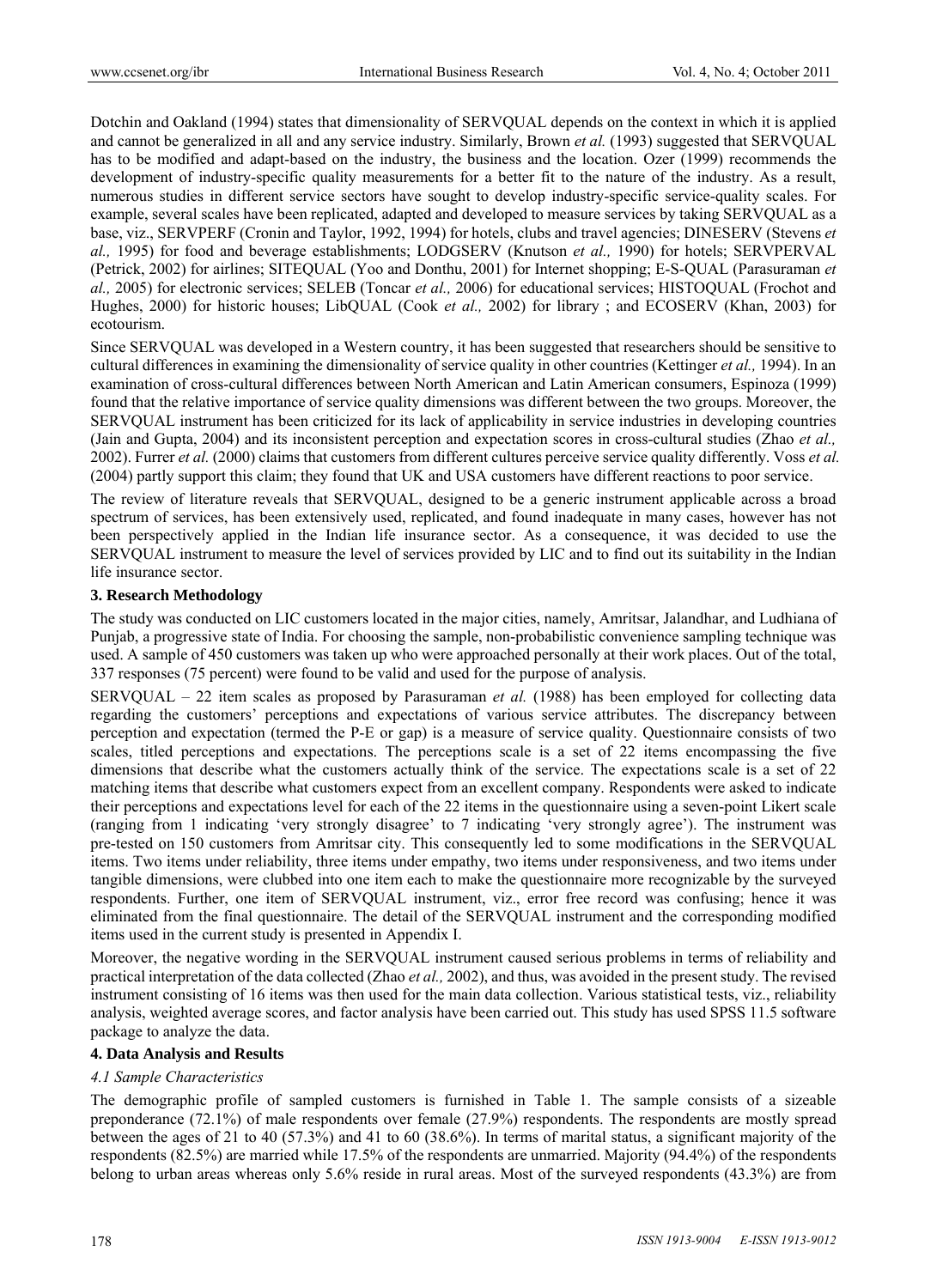Amritsar, followed by Jalandhar (33.8%) and Ludhiana (22.9%). In terms of academic qualifications, it is not surprising that majority (39.8%) of the respondents is graduate followed by post graduates (32.3%), professionals (19.3%), senior secondary pass (6.5%), and matriculates (1.2%). As regards the occupation of the respondents, close to half (43%) are in service class, while 11.5% are businessmen, and 19.3% are professionals.

Table 1 also indicates that as high as 46.3% of the respondents fall in the income range of Rs. 15001 to 30000 and as low as 15.7% are getting about Rs. 45000. In general, the majority (40.7%) of respondents has bought only one policy, while 30.6% have more than two policies of LIC. As regards the mode of premium payment, the majority (46.3%) of respondents prefers to make yearly payment, 23.1% prefer half yearly, followed by 17.5% quarterly, and 7.1% monthly respectively. 5.9% respondents make the most of premium payments for different policies through more than two modes.

# *4.2 Reliability Analysis*

In order to test the reliability of the SERVQUAL scale and the internal consistency of the five dimensions as suggested by Parasuraman *et al.* (1988), Cronbach' s coefficient alpha was computed for each of the five dimensions using data on perceptions, expectations, and gap (the differences between the perceptions and expectations) scores. The reliability coefficients for the life insurance customers are shown in Table 2. The results show that the internal consistency of the perceptions (P) scale in all dimensions is all quite higher than the gap (P-E) scale. All the five dimensions have internal consistency measures equal to or more than the cutoff value of 0.70 suggested in the literature (e.g. Nunnally and Bernstein, 1994; Hair *et al.,* 2010), therefore, perception scale demonstrated high reliability. This indicates that the customers showed a better understanding of the questions, which resulted in the higher consistency of the answers. However, the reliability coefficients for the expectations (E) scores were much lower. All the five dimensions of expectations scores and empathy dimension of gap scores measured reliability coefficients of below 0.60, which is the minimum satisfactory value (Malhotra, 2007), even for exploratory research (Zhao *et al.,* 2002). This indicates that customers have failed to understand rightly the questions related to these dimensions.

Overall reliability of the perception (0.9110), expectations (0.7842), and gap (0.8701) scales were also quite high and hence deemed acceptable (Nunnally and Bernstein, 1994; Hair *et al.,* 2010). By and large, the results in Table 2 do indicate that there are few reliability problems in using the gap model to measure service quality.

#### *4.3 Factor Analysis*

In order to examine the dimensionality of SERVQUAL instrument from the Indian perspective, an exploratory factor analysis using the principal component method with varimax rotation on the perceptions, expectations, and the gap scores for the customers was performed. The test was performed separately on perceptions, expectations, and gap scores for checking the applicability of gap analysis for the factor structure as proposed by Parasuraman *et al.* (1988). Only few studies (Parikh, 2006; Zhao *et al.,* 2002; Zhou *et al.,* 2002) had applied an exploratory factor analysis separately on the perceptions, expectations and the gap scores to assess the dimensionality of SERVQUAL instrument. The results of such analysis for the perceptions, expectations, and the gap scores are shown in Tables 3, 4 & 5 respectively. Importantly, before conducting the exploratory factor analysis, the adequacy or appropriateness of data for factor analysis was examined with the help of Kaiser-Meyer-Oklin (KMO) Measure of Sampling Adequacy (MSA) and Bartlett's test of sphericity. In this study, value of KMO was excellent because it exceeded the recommended value of 0.6 as suggested by Hair *et al.* (2010). Moreover, the Bartlett's Test of Spehericity was also significant (0.000) (see Table 3, 4, 5). The results thus indicated that the sample taken was appropriate to proceed with a factor analysis procedure.

Further, for defining the factors clearly, two criteria have been employed. First, it was decided to delete any variable which did not load at least  $(\pm)$  0.50. Second, it was decided that a factor must be defined by at least two variables. This criterion is consonant with the observations made by Rahtz *et al.* (1988). With this criterion in mind, a series of factor analysis was performed on the data. Following each analysis, items which did not meet the criteria, were deleted from the analysis. Table 3, 4  $\&$  5 explain the extracted factors along with the loadings for all items, eigen values, Cronbach alpha, and the percentage of variance explained by each factor.

The exploratory factor analysis of perception scores results in Table 3 indicate that the 16 items do not support the five-factor structure as proposed by Parasuraman *et al.* (1988) and yield a three-factor solution. Furthermore, the factors do not load according to the factor structure given by Parasuraman *et al.* (1988). For example, some of the items on assurance, empathy, and responsiveness come together under F1. Besides, all tangibles items properly loaded to a single factor together with third item of empathy under F2. It indicates item E3 primarily loads to the tangibles dimension rather than to its original dimension of empathy. Another item that showed a problem with loading on one factor was the third item under 'reliability' (RL3), which had an almost equal loading for F1 and F3. To improve the factor loading that item was deleted from the analysis.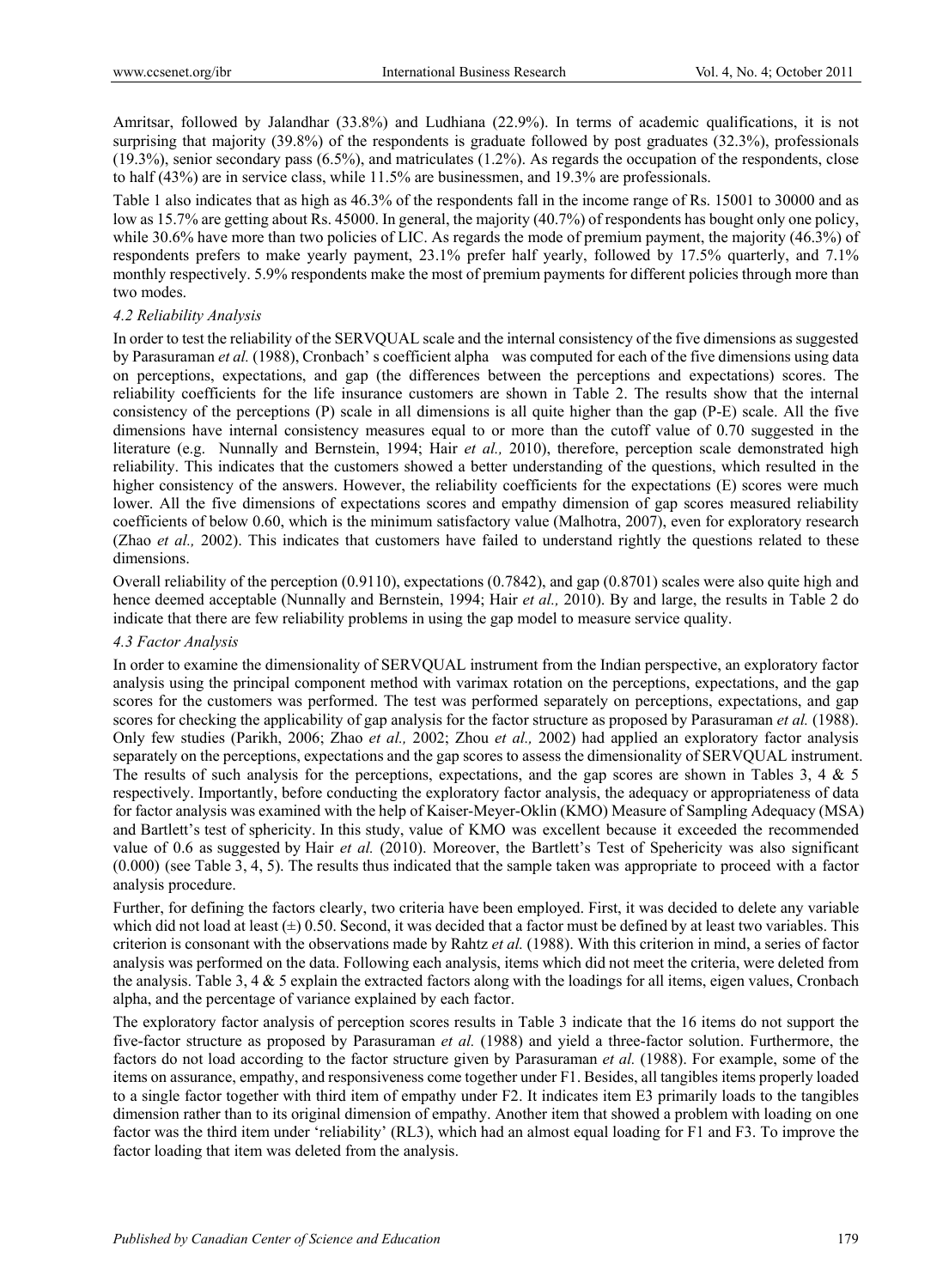Meanwhile, three-factor solution explaining 65% cumulative variance, which is higher than 50% as recommended by Nunnally and Bernstein (1994). F1 explains maximum variance (44.3%) followed by F2: 11.7% and F3: 8.8% variance, respectively. It means that factor analysis has extracted a good amount of variance in the items. Eigen values range from 1.314 to 6.639. The coefficient alpha values of all the three factors (0.9094, 0.8332, and 0.7473) are well above the recommended rule-of-thumb.

The factor loading of five dimensions were even more problematic in case of expectation scores. In addition, all items were not found loaded according to the proposed factor structure of Parasuraman *et al.* (1988). From Table 4, it is revealed that the expectations scores are distributed among four distinct factors. All the three items (A1, A2, A3) of assurance factor are divided into two new factors where A1 and A2 (under F1) stand for the customer perception as to whether agents/employees have the proper knowledge and competence to answer customers' specific queries  $\&$ requests; and instill confidence in customers by proper behavior, respectively. A3 (under F3) are concerned with whether the agents/employees are making customers feel safe and secure in their transactions. Even though, two items of tangibles (T2, T3) are loaded to a single factor (F4) whereas T1 is loaded under F2 along with third item of empathy. Moreover, F1 shows a combination of empathy, reliability, assurance, and responsiveness items. All items were found highly loaded under four distinct factors barring third item of 'reliability' (RL3). It indicates customers are highly dissatisfied with this statement. Resultantly, LIC has to make effective improvements in respect of "showing sincere interest in solving customers' problems".

Overall result of Table 4 does not support the five-dimension structure of service quality as suggested by Parasuraman *et al.* (1988). In addition, the four factors so generated have eigen values between 1.139 to 4.027 and explaining 58.6% cumulative variance. F1 explains 25.2% variance followed by F2: 11.0%, F3: 8.8%, and F4: 7.1%. Reliability of first two factors (0.7569, 0.7136, 0.5127, and 0.4884) was all quite high according to coefficient alpha. The lack of reliability in F3 and F4 might be due to the misunderstanding of the questions related to these dimensions.

The exploratory factor analysis on gap scores (P-E) result in Table 5 indicates that the 16 items do not match the five-factor structure as developed by Parasuraman *et al.* (1988). Overall, the analysis of gap scores gave three-factor solution instead of five-factor. Even within these factors, the items were not found loaded according to the proposed factor structure of Parasuraman *et al.* (1988). For example, the third question on assurance (A3) does not load on the same factor as the other three questions on assurance. In addition, the responsiveness, empathy, and assurance items merged into a single factor i.e. F1, while the three reliability items formed a new factor (F3) together with one assurance item. Above and beyond, all items on tangibles are properly loaded together with one empathy item under F2. This dimension seeks customers' agreement on the visually appealing material  $\&$  facilities, neat  $\&$  professional appearance of staff, and modern looking equipment, rightly. All items were found highly loaded on this dimension. Table 5 evidently indicates that some items did not load to any factor while other items merged into a single factor. Apparently, this result does not support the five-factor structure as proposed by Parasuraman *et al.* (1988). It is worth mentioning here that the findings are in conformity with Evangelos *et al.* (2004) who employed factor analysis to examine the dimensionality of gap scale and found two-factor solution viz., non-tangibles (consisting four factors viz., reliability, responsiveness, empathy, assurance) and tangibles (consisting tangible items) instead of five-factor as proposed by Parasuraman *et al.* (1988) to measure service quality in Greece insurance industry.

Table 5 depicts, SERVQUAL ultimately resulted in three factors explaining 55% cumulative variance and showing eigen values between 1.258 to 5.752. F1 explains maximum variance (35.9%) followed by F2: 11.0% and F3: 7.9% respectively. The Cronbach's alpha value for all the three factors lay between 0.8696 and 0.6864. F2 and F3 are showing reliability near to the cut-off value of 0.70. Finally, overall results of exploratory factor analysis presented in Tables 3, 4 & 5 highlight that the factors obtained under perceptions, expectations, and gap scores do not match the five-factor structure of service quality. In fact, these results indicate potential problems in using the gap model to measure service quality at the factor level using the same factor structure as proposed by Parasuraman *et al.* (1988).

#### *4.4 Gap Analysis and Identification of Areas for Improvement*

Although factor analysis results of gap scores did not support the five-factor structure of service quality as proposed by Parasuraman *et al.* (1988), yet Evangelos *et al.* (2004) asserted that the five quality dimensions of SERVQUAL would better identify specific areas for which quality improvement is necessary. Hence, in the present study instead of dimension level (due to the inapplicability of the same factor structure) the gap scores for individual items were analyzed using the Weighted Average Scores (WAS) for all the 16 items to identify areas where quality improvement by LIC is needed the most.

As expected (Parasuraman *et al.,* 1985, 1988), the results (shown in Table 6) revealed that in all the attributes of service quality of LIC, the gap scores are negative. Levy and Weitz (2005) posit that customers are satisfied when the perceived service meets or exceeds their expectations. They are dissatisfied when they feel the service falls below their expectations. From Table 6, it is clear that negative gaps were found in all 16 items indicating that customers' expectations were in excess of their perceptions. In other words, service quality of LIC at an overall level falls far below the customer expectations. This can be interpreted as a gap between what was expected and perceived, thus,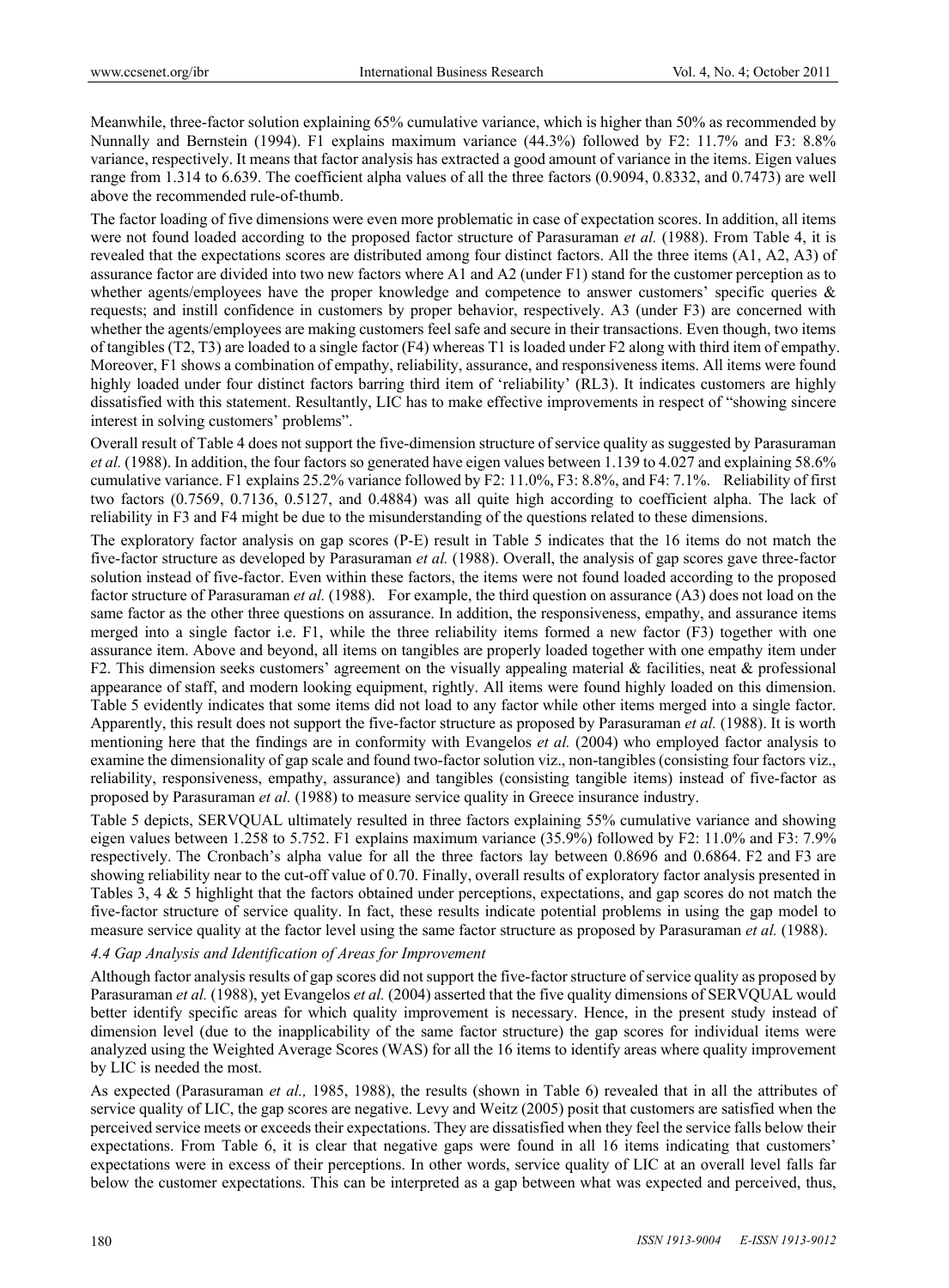representing a failure in service delivery and service quality at all the levels. By analyzing the 'gaps', insurer has the opportunity to take the appropriate actions to improve the quality of their services, giving priority to items with the largest gap scores.

Table 6 indicate that the maximum gap (-2.15) among all the items was found to be in item 15 in the area of being neat and professional. The next high gap (-2.02) existed in item 14 in the area of visually appealing materials and facilities. The third substantial gap (-1.97) existed in item 16 in the area of modern equipment, fixtures & facilities. The higher negative scores indicate that those attributes may not be available or at the most be inadequate to users even if available. Besides, biggest gaps call for the need for immediate attention by service provider to make improvements in these areas.

The lowest gap (-1.51) was found to be in item 3 which shows that agents fail to make customers feel safe and secure in their transactions. The attributes with lowest negative value can, however, in no way be ignored by service provider. Therefore, in order to reduce the gap, LIC must have to provide excellent training, education & awareness to its staff to provide excellent services to the customers by building a relationship of trust. Eventually the lack of proper factor structure as revealed by the analysis of data, the weighted average scores of the items of gap scale points out to the need for considerable improvements in the LIC service quality in all aspects.

## **5. Discussion and Managerial Implications**

The results show that most of the items proposed under five dimensions by Parasuraman *et al.* (1988) are relevant in measuring life insurance service quality in the Indian context and there are not major reliability problems except a few statements as pointed out earlier. The real problem was found to be in the factor structure. The factor analysis gave a very different factor structure as compared to the proposed factor structure. Most of the items did not merge according to the dimensions proposed by Parasuraman *et al.* (1988). The factor analysis results of gap and perception scores highlight three-factor solution where as expectation scores provides four-factor solution. Specifically, in perception scale, items loaded on the first factor (F1) are mainly composed of those related to the standard dimensions of assurance, empathy, responsiveness; second factor (F2) contains tangibles items along with one item of empathy; the items loaded on the third factor (F3) include two assurance and two reliability items of the SERVQUAL scale. Likewise, in gap scale, first factor (F1) is a composition of assurance, empathy, responsiveness; second factor (F2) highlights tangibles along with one empathy item; and third factor (F3) represents reliability items along with one assurance item.

Surprisingly, in perception and gap scale, some of the items merged in a single factor. This was more noticeable for the items pertaining to the assurance, reliability, responsiveness, and empathy dimensions. These dimensions also showed significant reliability problems in case of expectations scores. Therefore, the statements of these dimensions could be modified or dropped and then the scale could be re-evaluated for its reliability and dimensionality. Most research studies do not support the five-factor structure of SERVQUAL as proposed by Parsuraman *et al.* (1988) and administering expectations items is also considered unnecessary (Kettinger *et al.,* 1994). The results, however, can be better interpreted as being an even stronger support for the SERVPERF (i.e. performance only) approach as the "expectation portion of the SERVQUAL scale adds no additional information beyond that which is obtained from performance perceptions alone" (Brady *et al.,* 2002). Finally, performance only (P) scale as suggested by Cronin and Taylor (1992) performs better than gap (P-E) scale of Parasuraman *et al.* (1988) in terms of reliability, explained variance, and its factor structure.

Overall, the results do indicate that a meaningful pattern or a higher level of abstraction can be obtained from SERVQUAL in the new context, although the original five dimension of the scale are not confirmed. However, SERVQUAL would need to be customized for each industry. Ladhari (2008) has also concluded in his study that the number and nature of the dimensions varied, depending on the service context; indeed, they varied even within the same service industry. Moreover, one has to bear in mind that the notion of service quality is industry and country specific (Ford *et al.,* 1993; Akviran, 1994) because, a business person staying in a given hotel has different service criteria from those of a tourist (Eccles and Durrand, 1997). Furthermore, the factor structure for the lodging industry in Australia (Wilkins *et al.,* 2007) was somewhat different from that in North America (Knutson *et al.,* 1990; Saleh and Ryan, 1991; Getty and Getty, 2003). Moreover, the factor structure varied within a given country. For example, the factor structure for the lodging industry in North America varied from five-factor (Knutson *et al.,* 1990; Getty and Getty, 2003) to four-factor (Saleh and Ryan, 1991). In addition, Zhao *et al.* (2002) noted that SERVQUAL five-factor structure do not match with the factors obtained through factor analysis in the Chinese retail sector and also concluded that this may be in part due to cultural difference between china and Western countries. Hence, it is apparent in the present study that the criteria used to evaluate service quality and the number of dimensions can be varied according to the country specific characteristics like that of Indian life insurance industry. Further, as per the views of Siddiqui *et al.* (2010), for service quality modeling, a set of dimensions is required, but there seems to be no universal dimension; it needs to be modified as per the service in consideration. Thus, SERVQUAL dimensions require re-examination in the context of Indian life insurance sector. Hence, it would be advisable to re-define the factors according to the results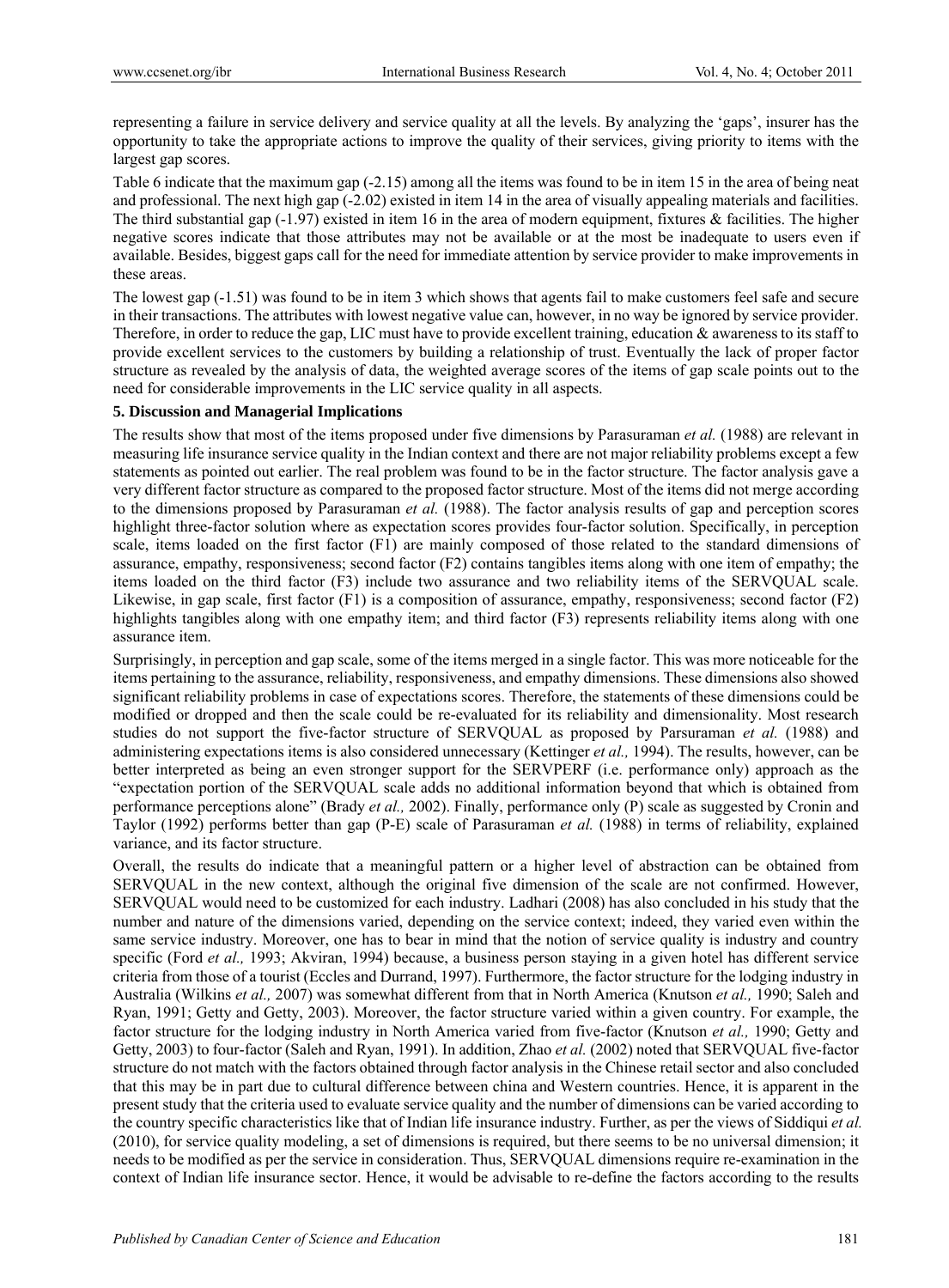obtained under the Indian conditions and then carry out the gap analysis for accurate responses from the customers and also for more relevant suggestions for improvements.

## *5.1 Managerial Implication*

In the critical moments of truth, only those organizations which will be in position to enhance quality in their end products will sustain and maintain their position (Brown *et al.,* 2005). Therefore, LIC must have to focus on quality improvement strategy to remove the quality flaws by giving the first priority to the items with biggest gaps and subsequently to the items with lowest gaps. However, SERVQUAL instrument is moving around the human element of service delivery (which consists of assurance, reliability, responsiveness  $\&$  empathy) and tangibles attributes (Sureshchandar *et al.,* 2001), so, LIC should ensure that agents & employees are well trained and understand the needs of customers and provide services accordingly that the organization is supposed to provide for its customers. Besides, in a competitive environment, by performing on differential strategies aimed at improving the service quality, LIC will be able to add value to their relationship with the current and prospective customers.

# **6. Limitations and Further Research**

The conclusion drawn from the results of this study should be viewed under the following limitations. Firstly, this study was carried out mainly in Punjab; therefore, the results obtained may not be pertinent to the country as a whole. Of course, the study can be extended to other states of India. Secondly, the study has been steered with non-probability convenience sampling in a single public life insurance company as the sampling method. To achieve higher statistical sophistication, the study can be steered with a probability sampling method. Thirdly, the present study has been conducted by taking a sample of 337 customers of LIC (a public company), ignoring the private life insurance companies. This cannot lead to the generalizability of the findings and the results may not be implied conclusively to the whole life insurance industry. Additional studies are recommended to fill this gap. Fourthly, in the current study, exploratory factor analysis using principal component method with varimax rotation has been used. Moreover, confirmatory factor analysis technique could be used to confirm the right dimension structure for life insurance sector. Finally, this study has concentrated on  $SERVQUAL - 22$  items scale (five-factor structure) as developed by Parasuraman *et al.* (1985, 1988). Hence, critical factors as proposed by Sureshchandar *et al.* (2001) to measure service quality might also be studied in the future. These limitations may decrease the ability of generalizing the results of this study to other life insurance companies' settings. Therefore, the conceptual and methodology limitations of this study need to be considered when designing future research.

## **7. Conclusion**

Indeed, factors obtained through exploratory factor analysis (as shown in Table 3, 4, 5) did not follow the factor structure as given by Parasuraman *et al.* (1988). The gap scores did not merge into five dimensions of service quality, however, the perceptions scores merged into three dimensions. Nevertheless, the bulk of empirical evidence in the literature rejects the five-factor structure and questions the SERVQUAL application to wide variety of services (Gupta, 2005). Many studies (e.g. Babakus and Boller, 1992; Carman, 1990) have illustrated that the number of service quality dimensions are dependent upon the particular service being offered. Furthermore, SERVQUAL metric requires substantial modification (customization) prior to its application. Researchers ought to be cautious when applying the diagnostic; SERVQUAL is not a ready to use tool-kit: although robust, the metric calls for customization (Evangelos *et al.,* 2004). Consequently, the findings of the present study indicate that SERVQUAL instrument is not applicable to the Indian life insurance sector; therefore, further research is imperative to understand and improve life insurance service quality in India. Few statements which showed reliability problems should be restated or substituted by more relevant statements and a separate instrument may also be developed to measure service quality for the life insurance industry. Although, SERVQUAL dimensions cover only human element of service delivery and tangibles facet of the service, the concept of service quality does not confine to the realms of these factors, but also encompasses other critical factors namely, service product or the core service, systematization of the service delivery, and social responsibility (Sureshchandar *et al.,* 2001). Therefore, in future these critical factors might also be considered to measure service quality in the life insurance industry.

Results of averages computed on gap scores indicate negative gaps in all items of service quality which revealed that expectations of customers were more than their perceptions. The negative gaps indicate that the service quality level was unsatisfactory. Accordingly, maximum gap was found in respect of tangibles items followed by responsiveness, assurance, empathy, and reliability items. The greatest negative scores have made it necessary for LIC to take corrective measures and focus on quality improvement to increase its effectiveness and to compete successfully in the life insurance industry. For that reason, quality improvement strategy should be opted in the order of the highest to the lowest gaps. Conversely, failing to make improvement will widen the gaps and which will result in customer dissatisfaction towards service quality of LIC.

Overall, this study also found that the gap (P-E) model as proposed by Parasuraman *et al.* (1988) did not perform as well as the perception based performance (P) model of Cronin and Taylor (1992) in terms of reliability, explained variance and its factor structure. In addition, suggested improvements in the service quality are required to be focused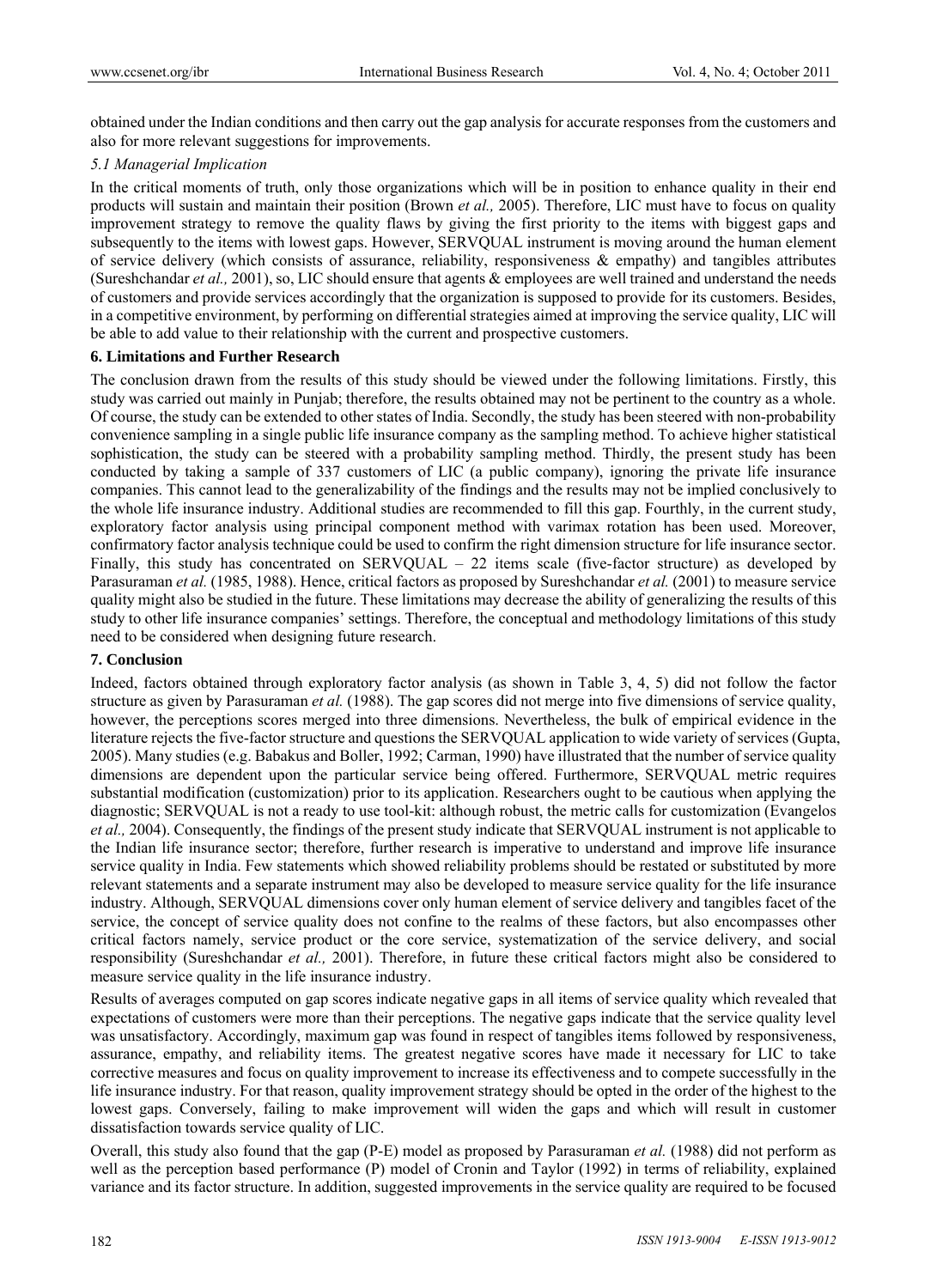by LIC to retain potential customers, gain a competitive advantage, increase its market share & profitability, and to ensure its sustainability especially in the developing countries like India. Moreover, the continuous examination of customers' perceptions and expectations is needed in order to know about what actually the customers want, in that way, up-to-date measures are needed to be employed, basing them on the customers' stated needs and demands to improve the service quality.

# **References**

Akviran, N.K. (1994). Developing an instrument to measure customer service quality in branch banking. *International Journal of Bank Marketing*, 12 (6), pp. 10-18. http://dx.doi.org/10.1108/02652329410063223

Arasli, H., Mehtap-Smadi, S., & Katircioglu, S.T. (2005). Customer service quality in the greek cypriot banking industry. *Managing Service Quality*, 15 (1), pp. 41-56. http://dx.doi.org/10.1108/09604520510575254

Asubonteng, P., McCleary, K.J., & Swan, J.E. (1996). SERVQUAL revisited: a critical review of service quality. *Journal of Services Marketing*, 10 (6), pp. 62-81. http://dx.doi.org/10.1108/08876049610148602

Babakus, E., & Boller, G.W. (1992). An empirical assessment of the SERVQUAL scale. *Journal of Business Research,*. 24 ( 3 ), pp. 253-268. http://dx.doi.org/10.1016/0148-2963(92)90022-4

Babakus, E., Pedrick, D.L., & Inhofe, M. (1993). Empirical examination of a direct measure of perceived service quality using SERVQUAL items. Unpublished manuscript, Memphis State University, TN.

Berry, L.L., Parasuraman, A., & Zeithaml, V.A. (1985). The service quality puzzle. *Business Horizon*, 31(5), pp. 35- 43. http://dx.doi.org/10.1016/0007-6813(88)90053-5

Bowers, M.R., Swan, J.E., & Koehler, W.F. (1994). What attributes determine quality and satisfaction with health care delivery?. *Health Care Management Review*, 19(4), pp. 49-55.

Brady, M.K., Cronin, J.J., & Brand, R.R. (2002). Performance-only measures of service quality: a replication and extension. *Journal of Business Research*, 55(1), pp. 17–31.

Brown, S., Lamming, R., Bessant, J., & Jones, P. (2005). *Strategic Operations Management* (2nd Edition). Burlington: Elsevier Butterworth-Heinemann.

Brown, T.J., Churchill Jr., G.A., & Peter, J.P. (1993). Research note: Improving the measurement of service quality. *Journal of Retailing*, 69 (1), pp. 127-139. http://dx.doi.org/10.1016/S0022-4359(05)80006-5

Buttle, F. (1996). SERVQUAL: review, critique, research agenda. *European Journal of Marketing*, 30 (1), pp. 8-25. http://dx.doi.org/10.1108/03090569610105762

Carman, J.M. (1990). Consumer perceptions of service quality: an assessment of the SERVQUAL dimensions. *Journal of Retailing*, 66 (1), pp. 33-55.

Carr, C.L. (2002). Measuring information system service quality: SERVQUAL from the other side. *MIS Quarterly,* 26 (2), pp. 145-66. http://dx.doi.org/10.2307/4132324

Cook, C., Heath, F., & Thompson, B. (2002). Score norms for improving library service quality: a LibQUAL+ study. *Portal: Libraries and the Academy,* 2, pp. 13-26. http://dx.doi.org/10.1353/pla.2002.0007

Cronin, J.J., & Taylor, S.A. (1994). SERVPERF versus SERVQUAL, reconciling performance-based and perceptions-minus-expectations measurement of service quality. *Journal of Marketing,* 58 (January), pp.125-131. http://dx.doi.org/10.2307/1252256

Cronin, J.J. Jr., & Taylor, S.A. (1992). Measuring Service Quality: A Reexamination and Extension. *Journal of Marketing*, 56(3), pp. 55-68. http://dx.doi.org/10.2307/1252296

Crosby, P.B. (1979). *Quality is free: the art of making quality certain.* Americal Library, New York, NY

Donnelly, M., Wisniewski, M., Dalrymple, J.F., & Curry, A.C. (1995). Measuring service quality in local government the SERVQUAL approach. *International Journal of Public Sector Management*, 8 (7), pp. 14-19. http://dx.doi.org/10.1108/09513559510103157

Dotchin, J.A., & Oakland, J.S. (1994). Total quality management in services Part 1: understanding and classifying services. *International Journal of Quality & Reliability Management*, 11(3), pp. 9-26. http://dx.doi.org/10.1108/02656719410056459

Eccles, G., & Durrand, P. (1997). Improving service quality: lessons and practice from the hotel sector. *Managing Service Quality*, 7 (5), pp. 224-260. http://dx.doi.org/10.1108/09604529710172845

Ekinci, Y., Prokopaki, P., & Cobanoglu, C. (2003). Service quality in Cretan accommodations: marketing strategies for the UK holiday market. *International Journal of Hospitality Management*, 22 (1), pp. 47-66. http://dx.doi.org/10.1016/S0278-4319(02)00072-5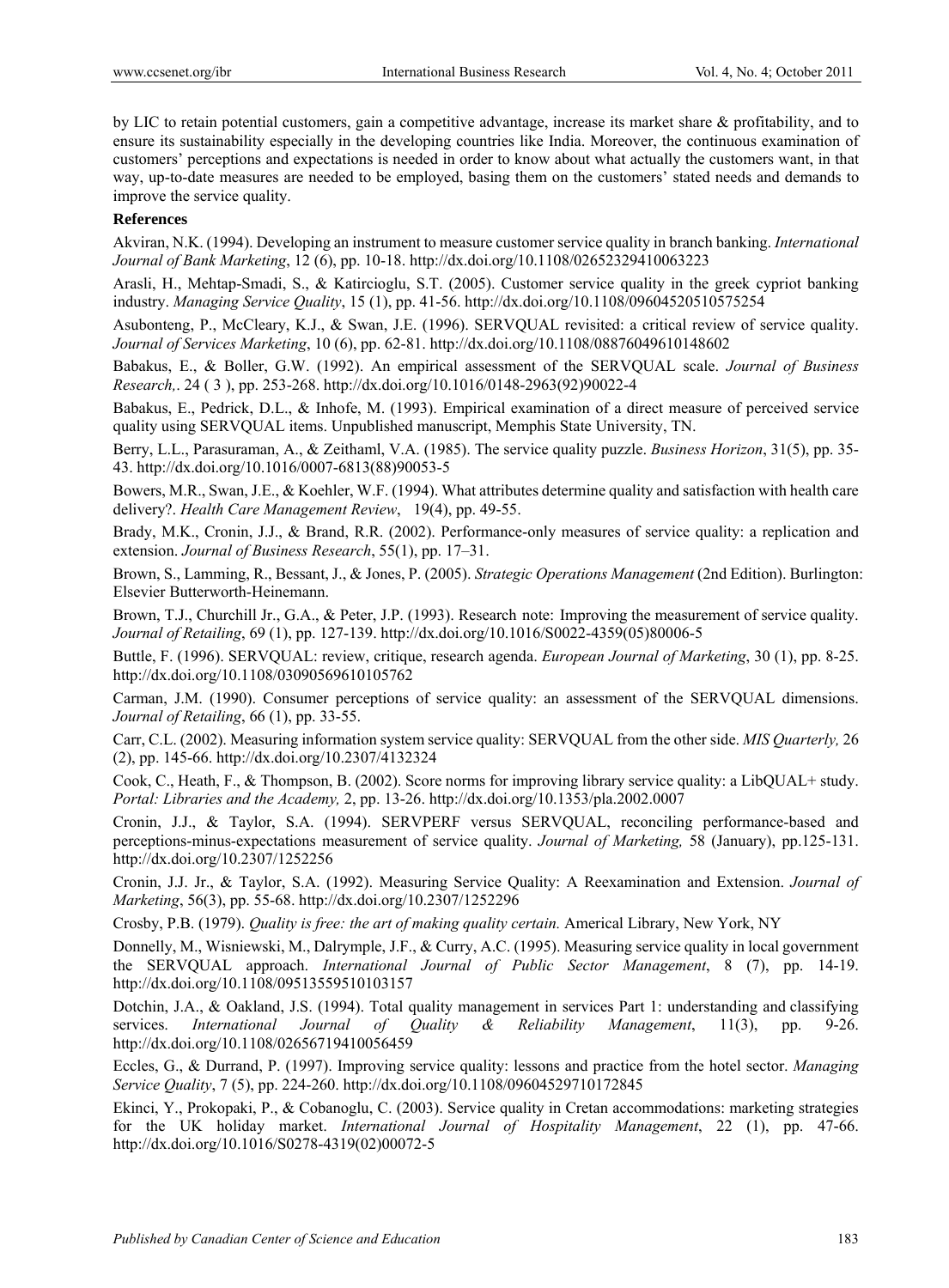Espinoza, M.M. (1999). Assessing the cross-cultural applicability of a service quality measure: a comparative study between Quebec and Peru. *International Journal of Service Industry Management,* 10 (5), pp. 449-468. http://dx.doi.org/10.1108/09564239910288987

Evangelos, T., Simmy, M., & Graham, R.K. (2004). Quality improvement in the Greek and Kenyan insurance industries. *Archives of Economic History,* 16 (2), pp. 93-116, Available: http://www.lums.lancs.ac.uk/publications/viewpdf/000297/.

Finn, D.W., & Lamb, C.W. (1991). An evaluation of the SERVQUAL scale in a retailing setting, in Holman, R and Solomon, M R (eds.), *Advances in Consumer Research*, Provo, UT: Association for Consumer Research, pp. 480-930.

Fisk, R.P., Brown, S.W., & Bitner, M.J. (1993). Tracking the evolution of the services marketing literature. *Journal of Retailing*, 69 (1), pp. 61- 103. http://dx.doi.org/10.1016/S0022-4359(05)80004-1

Ford, J.W. Joseph, M., & Joseph, B. (1993). Service quality in higher education: a comparison of universities in the United States and New Zealand using SERVQUAL. Unpublished manuscript, Old Dominion University, Norfolk, VA.

Freeman, K.D., & Dart, J. (1993). Measuring the perceived quality of professional business services. *Journal of Professional Services Marketing*, 9 (1), pp. 27-47. http://dx.doi.org/10.1300/J090v09n01\_04

Furrer, O., Liu, B.S.C., & Sudharshan, D. (2000). The relationships between culture and service quality perceptions: basis for cross-cultural market segmentation and resource allocation. *Journal of Service Research,* 2 (4), pp. 355-370. http://dx.doi.org/10.1177/109467050024004

Frochot, I.V., & Hughes, H. (2000). HISTOQUAL: an adaptation of SERVQUAL to historic houses. *Tourism Management*, 21 (2), pp. 157-167. http://dx.doi.org/10.1016/S0261-5177(99)00045-X

Gabbie, O., & Neill, M.A. (1996). SERVQUAL and Northern Ireland hotel sector, a comparative analysis - part 1. *Managing Service Quality,* 8 (5), pp. 306-311.

Gagliano, K.B., & Hathcote, J. (1994). Customer expectations and perceptions of service quality in apparel retailing. *Journal of Services Marketing*, 8 (1), pp. 60-69. http://dx.doi.org/10.1108/08876049410053311

Gayathri, H., Vinaya, M.C., & Lakshmisha, K. (2005). A pilot study on the service quality of insurance companies. *Journal of Services Research,* 5 (2), pp. 123-38.

Getty, J.M., & Getty, R.L. (2003). Lodging quality index (LQI): assessing customers perceptions of quality deliver. *International Journal of Contemporary Hospitality Management*, 15 (2), pp. 94-104. http://dx.doi.org/10.1108/09596110310462940

Gravin, D.A. (1983). Quality on the Line. *Harvard Business Review*, 61 (September-October), pp. 65-73.

 Goswami, P. (2007). Customer satisfaction with service quality in the life insurance industry in India. *ICFAI Journal of Services Marketing,* 5 (1), pp. 25-30.

Gupta, G. (2005). Service quality: its measurement and relationship with other constructs. *Synergy: I.T.S. Journal of I.T. and Management*, 3 (1), pp. 41-48.

Hair, J.F., Black, W.C., Babin, B.J., & Anderson, R.E. (2010). *Multivariate Data Analysis* (7th edition). Prentice Hall, Upper Saddle River, New Jersey.

Headley, D.E., & Miller, S.J. (1993). Measuring service quality and its relationship to future consumer behavior. *Journal of Health Care Marketing*, 13 (4), pp. 32-41.

Jain, S.K., & Gupta, G. (2004). Measuring service quality, SERVQUAL vs. SERVPERF scales. *Vikalpa,* 29 ( 2), pp. 25-37.

Jiang, J.J., Klein, G., & Carr, C.L. (2002). Measuring information system service quality: SERVQUAL from the other side. *MIS Quarterly,* 24 (2), pp. 145-166. http://dx.doi.org/10.2307/4132324

Kara, A., S. Lonial, M. Tarım, & S. Zaim (2005). A paradox of service quality in turkey the seemingly contradictory relative importance of tangible and intangible determinants of service quality. *European Business Review*, 17 (1), pp. 5-20. http://dx.doi.org/10.1108/09555340510576230

Karatepe, O.M., & Avci, T. (2002). Measuring service quality in the hotel industry: evidence from Northern Cyprus. *Anatolia: An International Journal of Tourism and Hospitality Research*, 13 (1), pp. 19-32.

Kettinger, W.J., Lee, C.C., & Lee, S. (1994). Global measures of information service quality: a cross-national study. *Decision Sciences*, 26 (5), pp. 569-588. http://dx.doi.org/10.1111/j.1540-5915.1995.tb01441.x

Khan, M. (2003). ECOSERV: ecotourists quality expectations. *Annals of Tourism Research*, 30 (1), pp. 109-124. http://dx.doi.org/10.1016/S0160-7383(02)00032-4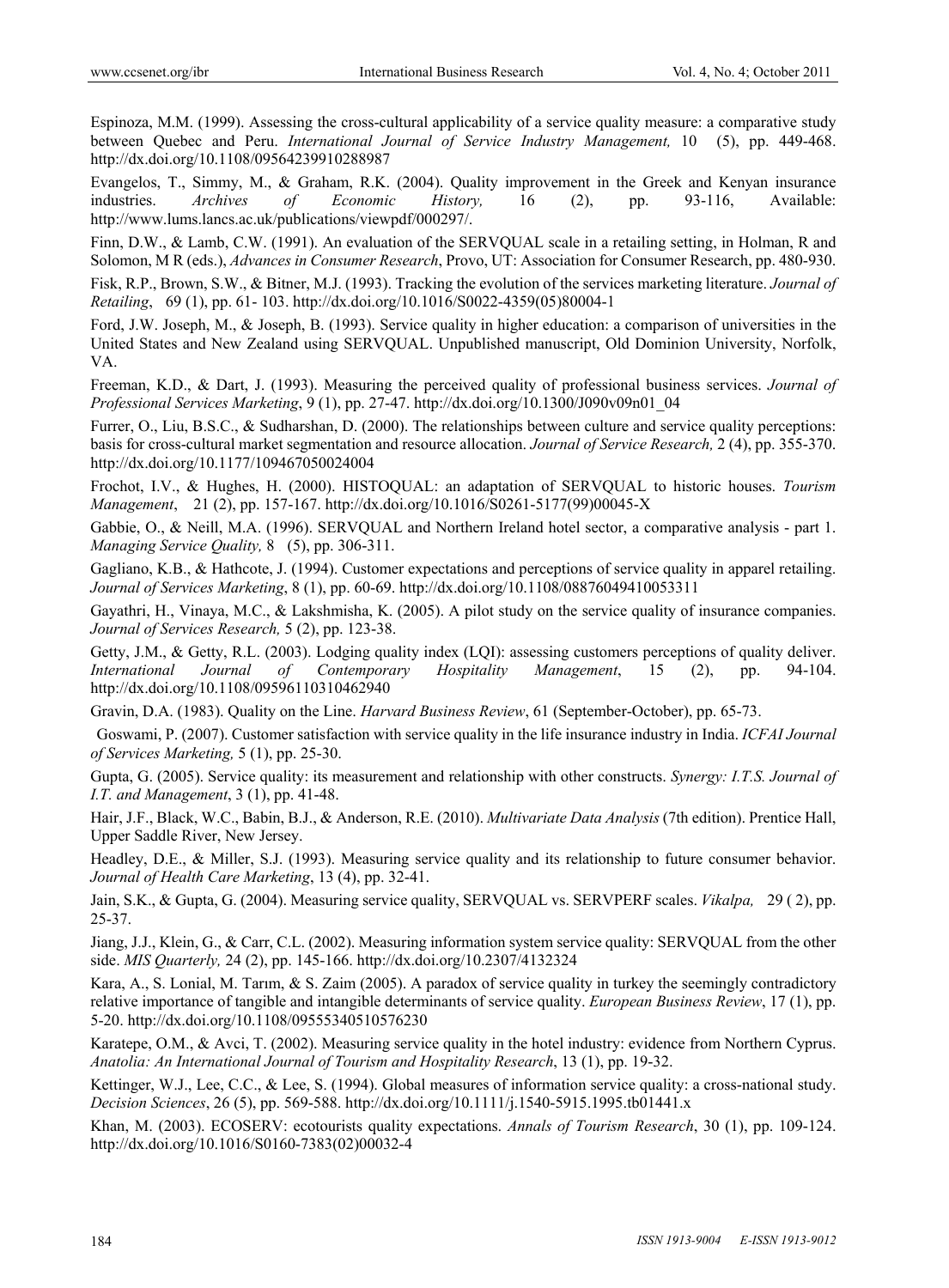Kilbourne, W.E., Duffy, J.A., Duffy, M., & Giarchi, G. (2004). The applicability of SERVQUAL in cross-national measurements of health-care quality. *Journal of Services Marketing*, 18 (6/7), pp. 524-533. http://dx.doi.org/10.1108/08876040410561857

Knutson, B., Stevens, P., Wullaert, C., & Yokoyoma, F. (1990). LODGSERV, a service quality index for the lodging industry. *Hospitality Research Journal,* 14 (2), pp. 227-284.

Kouthouris, C., & Alexandris, K. (2005). Can service quality predict customer satisfaction and behavioral intention in the sport tourism industry? An application of the SERVQUAL model in an outdoors setting. *Journal of Sport Tourism,*  10 *(*2), pp. 101-111. http://dx.doi.org/10.1080/14775080500223165

Levy, M., & Weitz, B. (2005). *Retailing Management* (6th Edition). Burr Ridge, IL: McGraw-Hill.

Ladhari, R. (2008). Alternative measure of service quality: a review. *Journal of Managing Service Quality*, 18 (1), pp. 65-86. http://dx.doi.org/10.1108/09604520810842849

Lam, S.S.K. (1997). SERVQUAL: a tool for measuring patients opinions of hospital service quality in Hong Kong. *Total Quality Management*, 8 (4), pp. 145-152. http://dx.doi.org/10.1080/0954412979587

Lam, T., & Zhang, H.Q. (1999). Service quality of travel agents: the case of travel agents in Hon Kong. *Tourism Management*, 20 (3), pp. 341-349. http://dx.doi.org/10.1016/S0261-5177(98)00118-6

Lam, T.K.P. (2002). Making sense of SERVQUAL's dimensions to the Chinese customers in Macau. *Journal of Market-focused Management,* 5 (10), pp. 43-58. http://dx.doi.org/10.1023/A:1012575412058

Leste, M.R., & Wanderley, V. (1997). The interactive approach to service quality and management. Deuxième Congres International Franco-Quebecois de Génie Industriel, ALBI 1997.

Malhotra, N.K (2007). Marketing *research: an application orientation* (5th Edition). Pearson Prentice Hall, New Delhi.

Mattson, J. (1994). Improving service quality in person-to-person encounters. *The Service Industries Journal,* 14 (1)**,**  pp. 45-61. http://dx.doi.org/10.1080/02642069400000004

Mehta, S.C., & Durvasula, S. (1998). Relationship between SERVQUAL dimensions and organizational performance in the case of a business-to-business service. *Journal of Business and Industrial Marketing,* 13 (1), pp. 40-53. http://dx.doi.org/10.1108/08858629810206232

Mehta, S.C., Lobo, A., & Khong, H.S. (2002). MSS, MSA and zone of tolerance as measures of service quality: a study in the life insurance industry. Second International Services Marketing Conference, University of Queensland, July 4-5, Available: http://maritimebusiness.amc.edu.au/.

Mei, A. W. O., Dean, A. M., & White, C. J. (1999). Analysing service quality in the hospitality industry. *Managing Service Quality*, 9 (2), 136-143. http://dx.doi.org/10.1108/09604529910257920

Mey, L.P., Akbar, A.K., & Fie, D.Y.G. (2006). Measuring service quality and customer satisfaction of the hotels in Malaysia: Malaysian, Asian and non-Asian hotel guests. *Journal of Hospitality and Tourism Management,* 13 (2), pp. 144-160. http://dx.doi.org/10.1375/jhtm.13.2.144

Nadiri, H., & Hussain, K. (2005). Diagnosing the zone of tolerance for hotel services. *Managing Service Quality*, 15 (3), pp. 259-277. http://dx.doi.org/10.1108/09604520510597818

Naik, C.N. Krishna, Gantasala S.B., & Gantasala, V.P. (2010). Service quality (SERVQUAL) and its effect on customer satisfaction in retailing. *European Journal of Social Sciences*, 16 (2), pp. 231-243.

Nunnally, J.C., & Bernstein, I. (1994). *Psychometric Theory*, McGraw-Hill, New York.

Ovretveit, J. (1993). *Measuring Service Quality.* Hertfordshire, England: Technical Communication (Publishing) Ltd Ozer, L.S. (1999). *Musteri tatmini ve tatmin teorilerine yonelik literaturedeki kuramsal tartismalar.* Working paper, Ankara: Hacetepe University.

Parasuraman, A., Zeithaml V., & Malhotra A. (2005). E-S-QUAL: a multiple-item scale for assessing electronic service quality. *Journal of Service Research*, 7 (3), pp. 213-233. http://dx.doi.org/10.1177/1094670504271156

Parasuraman, A., Zeithaml, V.A., & Berry, L.L. (1985). A conceptual model of service quality and its implications for future research. *Journal of Marketin*g*,* 49 (4), pp. 41-50. http://dx.doi.org/10.2307/1251430

Parasuraman, A., Zeithaml, V.A., & Berry, L.L. (1988). SERVQUAL: a multiple item scale for measuring consumer perceptions of service quality, *Journal of Retailing,* 64 (1)*,* pp. 12-37.

Parasuraman, A., Zeithaml, V.A., & Berry, L.L. (1991b). Refinement and reassessment of the SERVQUAL scale. *Journal of Retailing*, 67 (4), pp. 420-450.

Parasuraman, A., Berry, L.L., & Zeithaml, V.A. (1991a). Understanding, measuring and improving service quality findings from a multiphase research program. in: S.W. Brown, E. Gummesson, B. Edvardsson and B. Gustavsson (Eds), *Service Quality: Multidisciplinary and Multinational Perspectives* (Lexington Books, NY).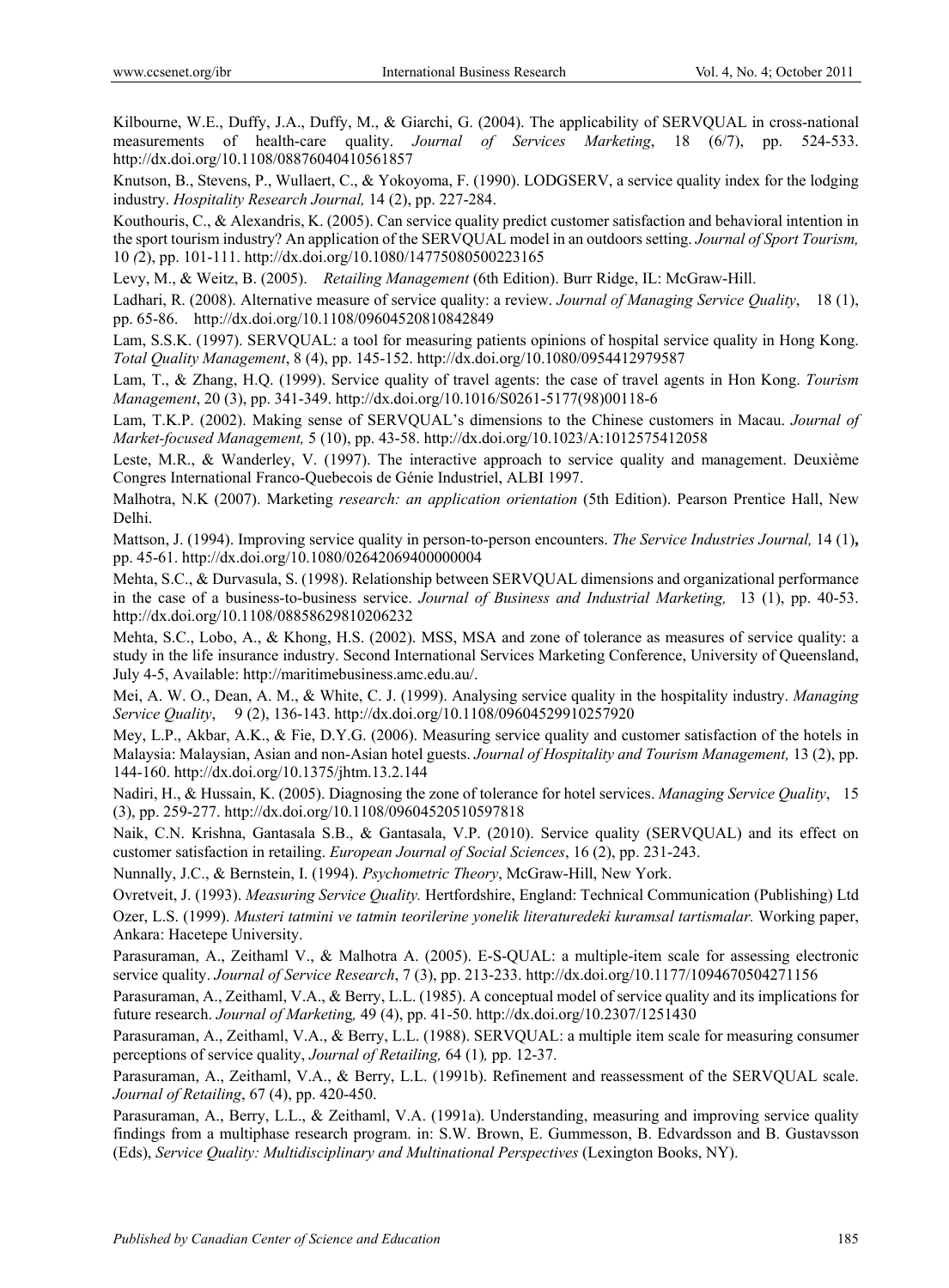Parasuraman, A., Zeithaml, V.A., & Berry, L.L. (1993). Research note-more on improving service quality measurement. *Journal of Retailing,* 69 (1), pp. 140-147. http://dx.doi.org/10.1016/S0022-4359(05)80007-7

Parikh, D. (2006). Measuring retail service quality: an empirical assessment of the instrument. *Vikalpa*, 31 (2), pp. 45-55.

Pariseau, S.E., & McDaniel, J.R. (1997). Assessing service quality in schools of business. *International Journal of Quality and Reliability Management*, 14 (3), pp. 204-218. http://dx.doi.org/10.1108/02656719710165455

Petrick, J.F. (2002). Development of a multi-dimensional scale for measuring the perceived value of a service. *Journal of Leisure Research,* 34 (2), pp. 119-134.

Qualls, William J., & Rosa, JoseAntonio (1995). Assessing industrial buyers' perception of quality and their effects on satisfaction. *Industrial Marketing Management*, 24 (5), pp. 359-369. http://dx.doi.org/10.1016/0019-8501(95)00027-8

Rahtz, Don R., Sirgy, Joseph M., & Kosenko, R. (1988). Using demographics and psychographic dimensions to discriminate between mature heavy and light television users: an exploratory analysis. *Developments in Marketing Science*, 11, pp. 2-7.

Rathmell, J.M. (1966). What is meant by services? *Journal of Marketing*, 30 (October), pp. 32-36.

Robinson, S., & Pidd, M. (1998). Provider and customer expectations of successful simulation projects. *Journal of the Operational Research Society*, 49 (3), pp. 200-209. http://dx.doi.org/10.2307/1249496

Ryan, C., & Cliff A. (1996). Users and non-users on the expectation item of the SERVQUAL scale. *Annals of Tourism Research*, 23 (4), pp. 931-934. http://dx.doi.org/10.1016/0160-7383(95)00096-8

Saleh, F., & Ryan, C. (1992). Analysing service quality in the hospitality industry using the SERVQUAL model. *Services Industries Journal*, 11(3), pp. 324-343. http://dx.doi.org/10.1080/02642069100000049

Shemwell, D.J., Yavas, U., & Bilgin, Z. (1998). Customer-service provider relationships: an empirical test of a model of service quality, satisfaction and relationship oriented. *International Journal of Service Industry Management*, 9 (2), pp. 155-168. http://dx.doi.org/10.1108/09564239810210505

Sherden, W. (1987). The erosion of service quality. *Best's Review*, 88 (5), pp. 22.

Siddiqui, Masood H., & Sharma, T.G. (2010). Measuring the customer perceived service quality for life insurance services: an empirical investigation. *International Business Research*, 3 (3), pp. 171-186, Available: www.ccsenet.org/ibr.

Silvestro, R., Johnston, R., Fitzgerald, L., & Voss, Ch. (1990). Quality measurement in service industry. *International Journal of Service Industries Management*, 1 (2), pp. 54-66. http://dx.doi.org/10.1108/EUM0000000002803

Sinclair, D., & Zairi, M. (1995). Effective process management through performance measurement: part III-an integrated model of total quality-based performance measurement. *Business Process Re-engineering and Management Journal*, 1 (3), pp. 50-65. http://dx.doi.org/10.1108/14637159510103220

Spreng, R., & Singh, A. (1993). Analysing service quality in the hospitality industry using the SERVQUAL model. *Service Industries Journal*, 1 (July), pp. 324-343.

Stafford, M.R., Stafford, T.F. and Wells, B.P. (1998). Determinants of service quality and satisfaction in the auto casualty claims process. *Journal of Services Marketing*, 12 (60), pp. 426-440. http://dx.doi.org/10.1108/08876049810242687

Stevens, P., Knutson, B., & Patton, M. (1995). DINESERV: a tool for measuring service quality in restaurants. *Cornell Hotel and Restaurant Administration Quarterly,* 36 (2), pp. 56-60. http://dx.doi.org/10.1177/001088049503600226

Sureshchandar, G.S., Rajesndran, C., & Kamalanabhan, T.J. (2001). Customer perceptions of service quality: a critique. *Total Quality Management*, 12 (1), pp. 111-124. http://dx.doi.org/10.1080/09544120020010138

Tsai, W.C., & Huang, Y.M. (2002). Mechanisms linking employee affective delivery and customer behavioral intentions. *Journal of Applied Psychology*, 87(5), pp.1001–1008.

Teas, R.K. (1993). Expectations, performance evaluation, and consumers' perceptions of quality. *Journal of Marketing*, 57 (October), pp.18-34. http://dx.doi.org/10.2307/1252216

Timmers, G.J., & Van Der Wiele, T. (1990). Airline quality: translating strategy into perception at 30,000 feet and 400 miles/hour, Paper presented at Quality in Services (QUIS-2), St John's University, USA.

Toncar, M.F., Reid, J.S., Burns, D.J., Anderson, C.E., & Nguyen, H.P. (2006). Uniform assessment of the benefits of service learning, the development, evaluation, and implementation of the SELEB scale. *Journal of Marketing Theory and Practice*, 14 (3), pp. 223-238. http://dx.doi.org/10.2753/MTP1069-6679140304

Voss, C.A., Roth, A.V., Rosenzweig, E.D., Blackmon, K., & Chase, R.B. (2004). A tale of two countries' conservatism, service quality, and feedback on customer satisfaction. *Journal of Service Research*, 6 (3), pp. 212-230. http://dx.doi.org/10.1177/1094670503260120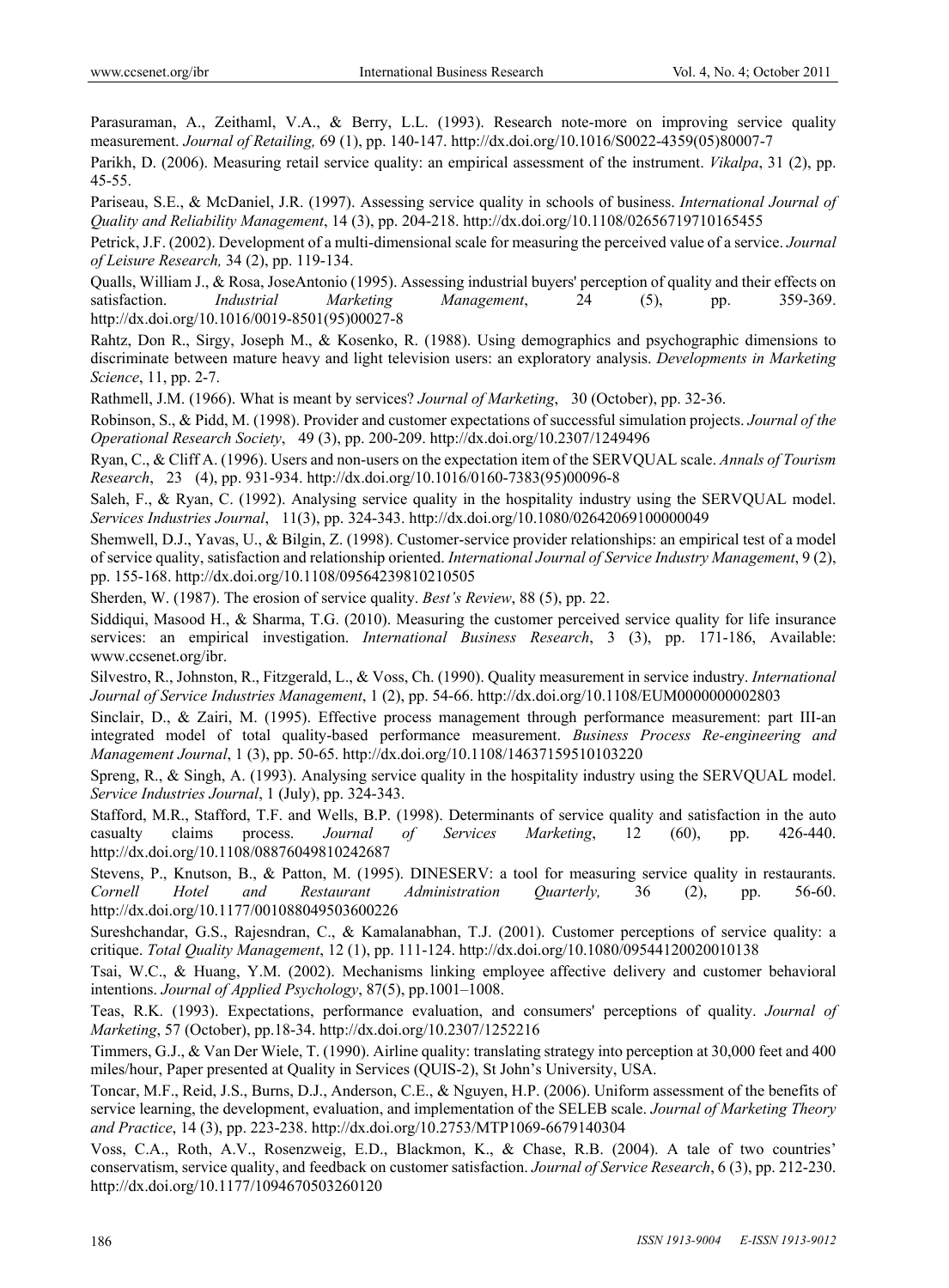Van Der Wal, R.W.E., Pampallis, A., & Bond, C. (2002). Service quality in a cellular telecommunications company: a South African experience. Managing Service Quality, 12 (5), pp. 323-335. http://dx.doi.org/10.1108/09604520210442119

Wang, Y., Lo, H.P., & Yang, Y. (2004). An integrated framework for service quality, customer value, satisfaction: evidence from china's telecommunication industry. *Information Systems Frontiers*, 6 (4), pp. 325-340. http://dx.doi.org/10.1023/B:ISFI.0000046375.72726.67

Westbrook, K.W., & Peterson, R.M. (1998). Business-to-business selling determinants of quality. *Industrial Marketing Management*, 27 (1), pp. 51-62. http://dx.doi.org/10.1016/S0019-8501(97)00037-0

Wilkins, H., Merrilees, B., & Herington, C. (2007). Toward an understanding of total service quality in hotels. *International Journal of Hospitality Management*, 26 (4), pp. 840-853. http://dx.doi.org/10.1016/j.ijhm.2006.07.006 Yang, C.C. (2003). Establishment and applications of the integrated model of service quality measurement. *Managing* 

*Service Quality*, 13 (4), pp. 310-324. http://dx.doi.org/10.1108/09604520310484725

Yoo, B., & Donthu, N. (2001). Developing a scale to measure the perceived quality of internet shopping sites (SITEQUAL). *Quarterly Journal of Electronic Commerce,* 2 (1), pp. 31-47.

Zeithaml, V. (2000). Service quality, profitability and the economic worth of customers: what we know and what we need to learn. *Journal of the Academy of Marketing Science*, 28 (1), pp. 67-85. http://dx.doi.org/10.1177/0092070300281007

Zhao, X., Bai, C., & Hui, Y.V. (2002). An empirical assessment and application of SERVQUAL in a mainland Chinese department store. Total *Quality Management*, 13 (2), pp. 241-254. http://dx.doi.org/10.1080/09544120120102478

Zhou, L., Zhang, Ye, & Xu, Jia (2002). A critical assessment of SERVQUAL's applicability in the banking context of China. in Asia Pacific Advances in Consumer Research Volume 5, eds. Ramizwick and Tu Ping, Valdosta, GA : Association for Consumer Research, Pages: 14-21.

LIC, Re: India calling. [Online] Available: http://www.licindia.in/pages/Letter\_NRI.pdf

| <b>Demographics</b>       | No. of Customers (%) | <b>Demographics</b>                                                     | No. of Customers (%) |
|---------------------------|----------------------|-------------------------------------------------------------------------|----------------------|
| Gender                    |                      | <b>Educational Qualification</b>                                        |                      |
| Male                      | 243(72.1)            | Matric                                                                  | 4(1.2)               |
| Female                    | 94 (27.9)            | Senior secondary                                                        | 22(6.5)              |
|                           |                      | Graduate                                                                | 134 (39.8)           |
|                           |                      | Post graduate                                                           | 109(32.3)            |
|                           |                      | Professional                                                            | 65(19.3)             |
|                           |                      | Any other                                                               | 3(0.9)               |
| Age                       |                      | Occupation                                                              |                      |
| Upto $20$                 | 4(1.2)               | Serviceman                                                              | 145(43.0)            |
| $21-40$                   | 193(57.3)            | Businessman/self-employed                                               | 115(34.1)            |
| $41 - 60$                 | 130(38.6)            | Professional                                                            | 65(19.3)             |
| Above 60                  | 10(3)                | Any other                                                               | 12(3.6)              |
| <b>Marital Status</b>     |                      | <b>Monthly Income (Rs.)</b>                                             |                      |
| Married                   | 278 (82.5)           | Up to 15000                                                             | 61(18.1)             |
| Unmarried                 | 59 (17.5)            | 15001-30000                                                             | 156(46.3)            |
|                           |                      | 30001-45000                                                             | 67(19.9)             |
|                           |                      | Above 45000                                                             | 53 (15.7)            |
| <b>Place of Residence</b> |                      | <b>Total</b><br><b>Policies</b><br><b>Number</b><br>of<br><b>Bought</b> |                      |
| Rural                     | 19(5.6)              | (Individually)                                                          | 137(40.7)            |
| Urban                     | 318 (94.4)           | One                                                                     | 97(28.8)             |
|                           |                      | Two                                                                     | 103(30.6)            |
|                           |                      | More than two                                                           |                      |
| <b>City</b>               |                      | <b>Mode of Payment</b>                                                  |                      |
| Amritsar                  | 146(43.3)            | Monthly                                                                 | 24(7.1)              |
| Jalandhar                 | 114(33.8)            | Quarterly                                                               | 59 (17.5)            |
| Ludhiana                  | 77(22.9)             | Half-yearly                                                             | 78 (23.1)            |
|                           |                      | Yearly                                                                  | 156(46.3)            |
|                           |                      | More than two mode                                                      | 20(5.9)              |

Table 1. Demographic Characteristics of Sampled Customers (n=337)

*Note: Figures in parentheses show percentages.*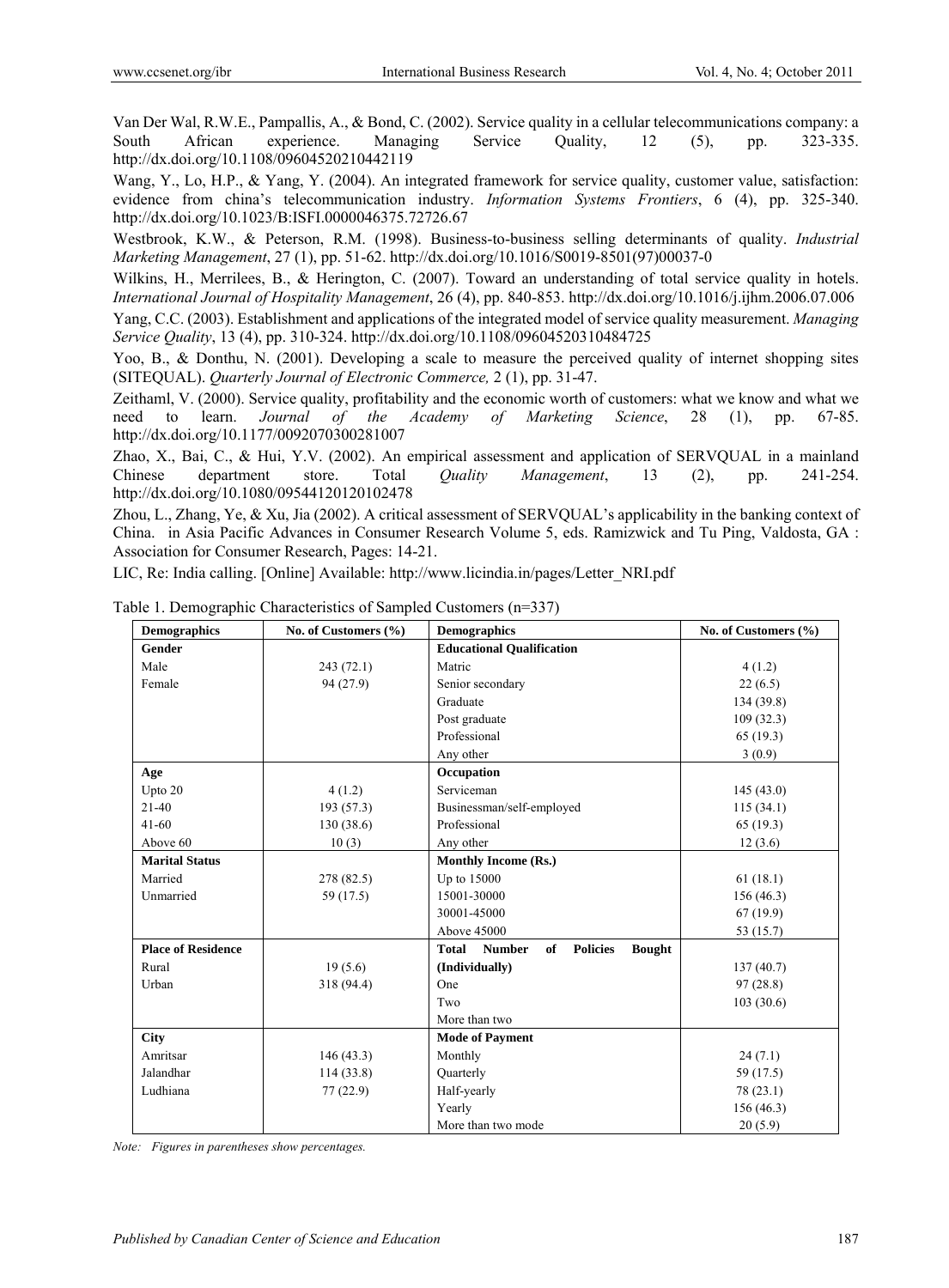| <b>Dimensions</b>               | Total no. of items | Perception (P) | Expectations $(E)$ | $(P-E)$<br>Gap |
|---------------------------------|--------------------|----------------|--------------------|----------------|
| Assurance $(A1, A2, A3, A4)^*$  | 04                 | 0.7148         | 0.4548             | 0.6452         |
| Reliability (RL1, RL2, RL3)*    | 03                 | 0.7390         | 0.2928             | 0.6655         |
| Empathy (E1, E2, E3) $*$        | 03                 | 0.7084         | 0.5033             | 0.4905         |
| Responsiveness (RS1, RS2, RS3)* | 03                 | 0.8134         | 0.5252             | 0.7384         |
| Tangible $(T1, T2, T3)^*$       | 03                 | 0.8218         | 0.4208             | 0.6872         |
| Overall (16 items)              |                    | 0.9110         | 0.7842             | 0.8701         |

Table 2. Reliability Coefficients (alpha) of SERVQUAL Scale for Customers (n=337)

*Note: \*The symbols in parentheses indicate the questions included in the dimension. For example, A1, A2, A3 and A4 represent the first, second, third and fourth questions related to the Assurance dimension in the SERVQUAL instrument. The simplified questions are shown in Appendix I.* 

| Table 3. Results of Factor Analysis of Perception (P) Scores by Customers (Extraction Method: Principal Component |
|-------------------------------------------------------------------------------------------------------------------|
| Analysis. Rotation Method: Varimax with Kaiser Normalization)                                                     |

| <b>Factor Label</b> | Item No.       | <b>Total Items</b> | <b>Factor Loading</b>                                                          | <b>Eigen Value</b> | <b>Variance</b> | <b>Cronbach Alpha</b> |
|---------------------|----------------|--------------------|--------------------------------------------------------------------------------|--------------------|-----------------|-----------------------|
| F1                  | E2             | 08                 | 0.815                                                                          | 6.639              | 44.262          | 0.9094                |
|                     | E1             |                    | 0.787                                                                          |                    |                 |                       |
|                     | RS2            |                    | 0.773                                                                          |                    |                 |                       |
|                     | A1             |                    | 0.747                                                                          |                    |                 |                       |
|                     | RS1            |                    | 0.745                                                                          |                    |                 |                       |
|                     | A2             |                    | 0.728                                                                          |                    |                 |                       |
|                     | RS3            |                    | 0.700                                                                          |                    |                 |                       |
| F2                  | T <sub>1</sub> | 04                 | 0.821                                                                          | 1.757              | 11.711          | 0.8332                |
|                     | T <sub>3</sub> |                    | 0.799                                                                          |                    |                 |                       |
|                     | T <sub>2</sub> |                    | 0.770                                                                          |                    |                 |                       |
|                     | E3             |                    | 0.717                                                                          |                    |                 |                       |
| F3                  | RL1            | 04                 | 0.823                                                                          | 1.314              | 8.763           | 0.7473                |
|                     | RL2            |                    | 0.738                                                                          |                    |                 |                       |
|                     | A <sub>3</sub> |                    | 0.632                                                                          |                    |                 |                       |
|                     | A4             |                    | 0.520                                                                          |                    |                 |                       |
|                     |                |                    | $KMO$ value = 0.888. Bartlett's Test: chi-square = 3084.788, d f 120 sig = 000 |                    |                 |                       |

KMO value =  $0.888$ , Bartlett's Test: chi-square =  $3084.788$ , d.f. 120, sig.

*Note: Factor loadings below 0.50 are not shown in this Table.* 

| Table 4. Results of Factor Analysis of Expectations (E) Scores by Customers (Extraction Method: Principal |  |
|-----------------------------------------------------------------------------------------------------------|--|
| Component Analysis. Rotation Method: Varimax with Kaiser Normalization)                                   |  |

| <b>Factor Label</b> | Item No.        | <b>Total Items</b> | <b>Factor Loading</b>                                                               | <b>Eigen Value</b> | <b>Variance</b> | <b>Cronbach Alpha</b> |
|---------------------|-----------------|--------------------|-------------------------------------------------------------------------------------|--------------------|-----------------|-----------------------|
| F1                  | E1              | 07                 | 0.695                                                                               | 4.027              | 25.166          | 0.7569                |
|                     | RL2             |                    | 0.640                                                                               |                    |                 |                       |
|                     | A1              |                    | 0.629                                                                               |                    |                 |                       |
|                     | E2              |                    | 0.605                                                                               |                    |                 |                       |
|                     | RS1             |                    | 0.595                                                                               |                    |                 |                       |
|                     | RS <sub>2</sub> |                    | 0.549                                                                               |                    |                 |                       |
|                     | A2              |                    | 0.507                                                                               |                    |                 |                       |
| F2                  | E3              | 02                 | 0.845                                                                               | 1.765              | 11.034          | 0.7136                |
|                     | T <sub>1</sub>  |                    | 0.817                                                                               |                    |                 |                       |
| F3                  | A <sub>3</sub>  | 03                 | 0.693                                                                               | 1.403              | 8.766           | 0.5127                |
|                     | RL1             |                    | 0.617                                                                               |                    |                 |                       |
|                     | RS3             |                    | 0.524                                                                               |                    |                 |                       |
| F4                  | T <sub>3</sub>  | 02                 | 0.820                                                                               | 1.139              | 7.120           | 0.4884                |
|                     | T <sub>2</sub>  |                    | 0.720                                                                               |                    |                 |                       |
|                     |                 |                    | KMO value = $0.782$ , Bartlett's Test: chi-square = 1171.896, d.f. 120, sig. = 000. |                    |                 |                       |

*Note: Factor loadings below 0.50 are not shown in this Table*.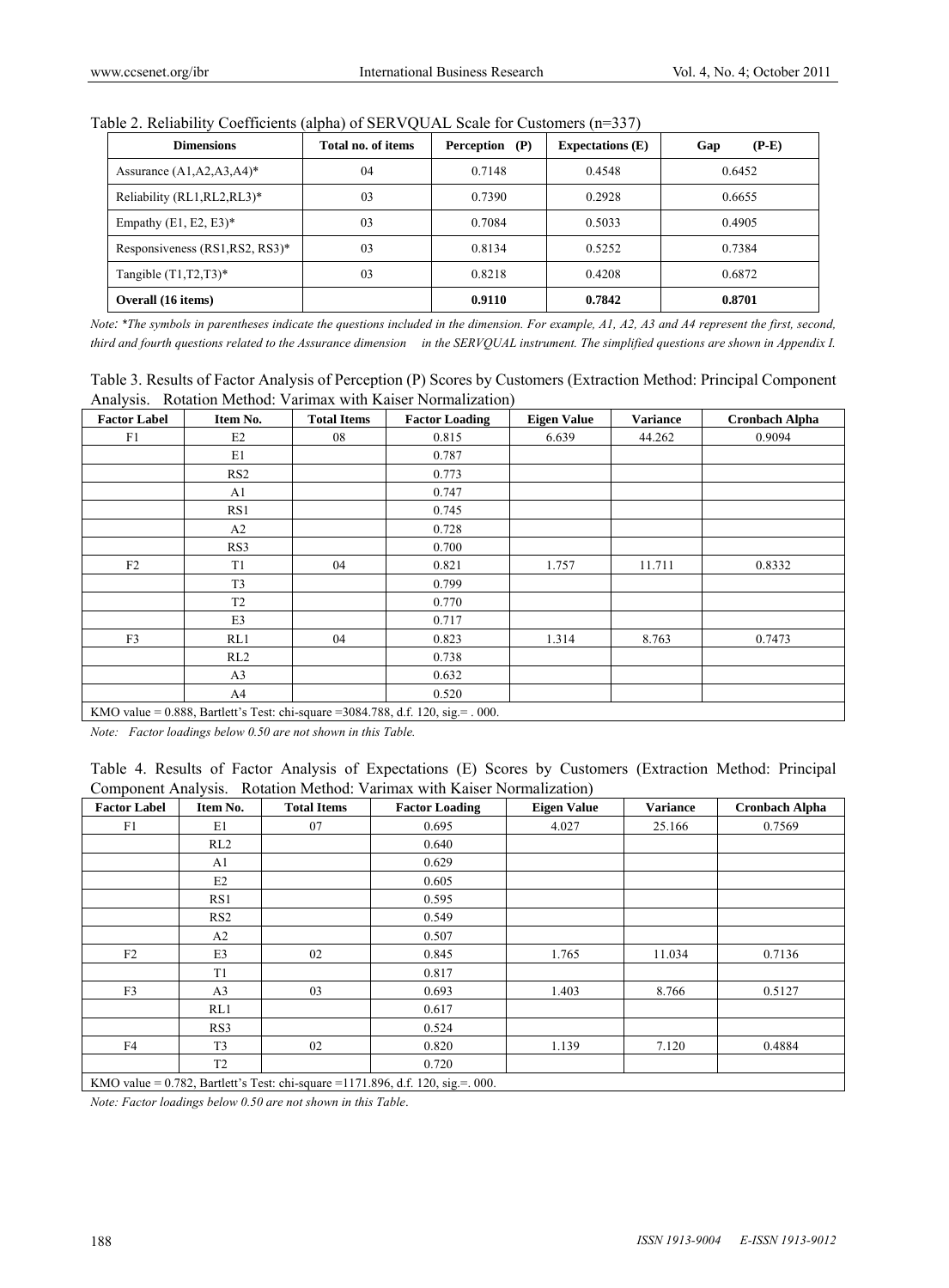| Table 5. Results of Factor Analysis of Gap (P-E) Scores by Customers (Extraction Method: Principal Component |  |
|--------------------------------------------------------------------------------------------------------------|--|
| Analysis. Rotation Method: Varimax with Kaiser Normalization)                                                |  |

| <b>Factor Label</b> | Item No.        | <b>Total Items</b> | <b>Factor Loading</b>                                                        | <b>Eigen Value</b> | <b>Variance</b> | <b>Cronbach Alpha</b> |
|---------------------|-----------------|--------------------|------------------------------------------------------------------------------|--------------------|-----------------|-----------------------|
| F1                  | RS <sub>2</sub> | 08                 | 0.760                                                                        | 5.752              | 35.952          | 0.8696                |
|                     | E1              |                    | 0.747                                                                        |                    |                 |                       |
|                     | E2              |                    | 0.734                                                                        |                    |                 |                       |
|                     | A1              |                    | 0.687                                                                        |                    |                 |                       |
|                     | RS1             |                    | 0.684                                                                        |                    |                 |                       |
|                     | A2              |                    | 0.668                                                                        |                    |                 |                       |
|                     | RS3             |                    | 0.649                                                                        |                    |                 |                       |
|                     | A4              |                    | 0.542                                                                        |                    |                 |                       |
| F2                  | T <sub>1</sub>  | 04                 | 0.784                                                                        | 1.762              | 11.015          | 0.6872                |
|                     | T <sub>2</sub>  |                    | 0.726                                                                        |                    |                 |                       |
|                     | T <sub>3</sub>  |                    | 0.675                                                                        |                    |                 |                       |
|                     | E3              |                    | 0.660                                                                        |                    |                 |                       |
| F3                  | RL2             | 04                 | 0.767                                                                        | 1.258              | 7.862           | 0.6864                |
|                     | RL1             |                    | 0.660                                                                        |                    |                 |                       |
|                     | A <sub>3</sub>  |                    | 0.649                                                                        |                    |                 |                       |
|                     | RL3             |                    | 0.504                                                                        |                    |                 |                       |
|                     |                 |                    | KMO = 0.884, Bartlett's Test: chi-square = $1924.273$ , d.f. 120, sig = 000. |                    |                 |                       |

*Note: Factor loadings below 0.50 are not shown in this Table.* 

# Table 6. Gap between Perception and Expectations (P-E) for Customers (n=337)

| Sr. No.        | <b>Items/Statements</b>                                                                           | Gap Scale (WAS) |
|----------------|---------------------------------------------------------------------------------------------------|-----------------|
|                | Agents and employees who have the proper knowledge and competence to answer customers' specific   |                 |
|                | queries and requests                                                                              | $-1.84$         |
| $\overline{2}$ | Agents and Employees who instill confidence in customers by proper behavior                       | $-1.58$         |
| 3              | Making customers feel safe and secure in their transactions                                       | $-1.51$         |
| 4              | Appropriate behavior of the concerned staff                                                       | $-1.87$         |
| 5              | Providing promised services as per the set schedule                                               | $-1.67$         |
| 6              | Providing services right the first time                                                           | $-1.70$         |
| 7              | Showing sincere interest in solving customers' problems                                           | $-1.72$         |
| 8              | Giving caring and individual attention to customers by having customers' best interest s at heart | $-1.83$         |
| 9              | Agents and Employees who understand the specific needs of their customers                         | $-1.64$         |
| 10             | Having convenient operating hours and days of the branches for the customers                      | $-1.72$         |
| 11             | Apprising the customers of the nature and schedule of services available in the organization      | $-1.66$         |
| 12             | Willingness to help customers and the readiness to respond to customers' requests                 | $-1.92$         |
| 13             | Providing prompt service to customers                                                             | $-1.62$         |
| 14             | Visually appealing materials and facilities associated with the service                           | $-2.02$         |
| 15             | Staff appeared neat and professional                                                              | $-2.15$         |
| 16             | Modern looking updated equipment, fixtures, and facilities                                        | $-1.97$         |